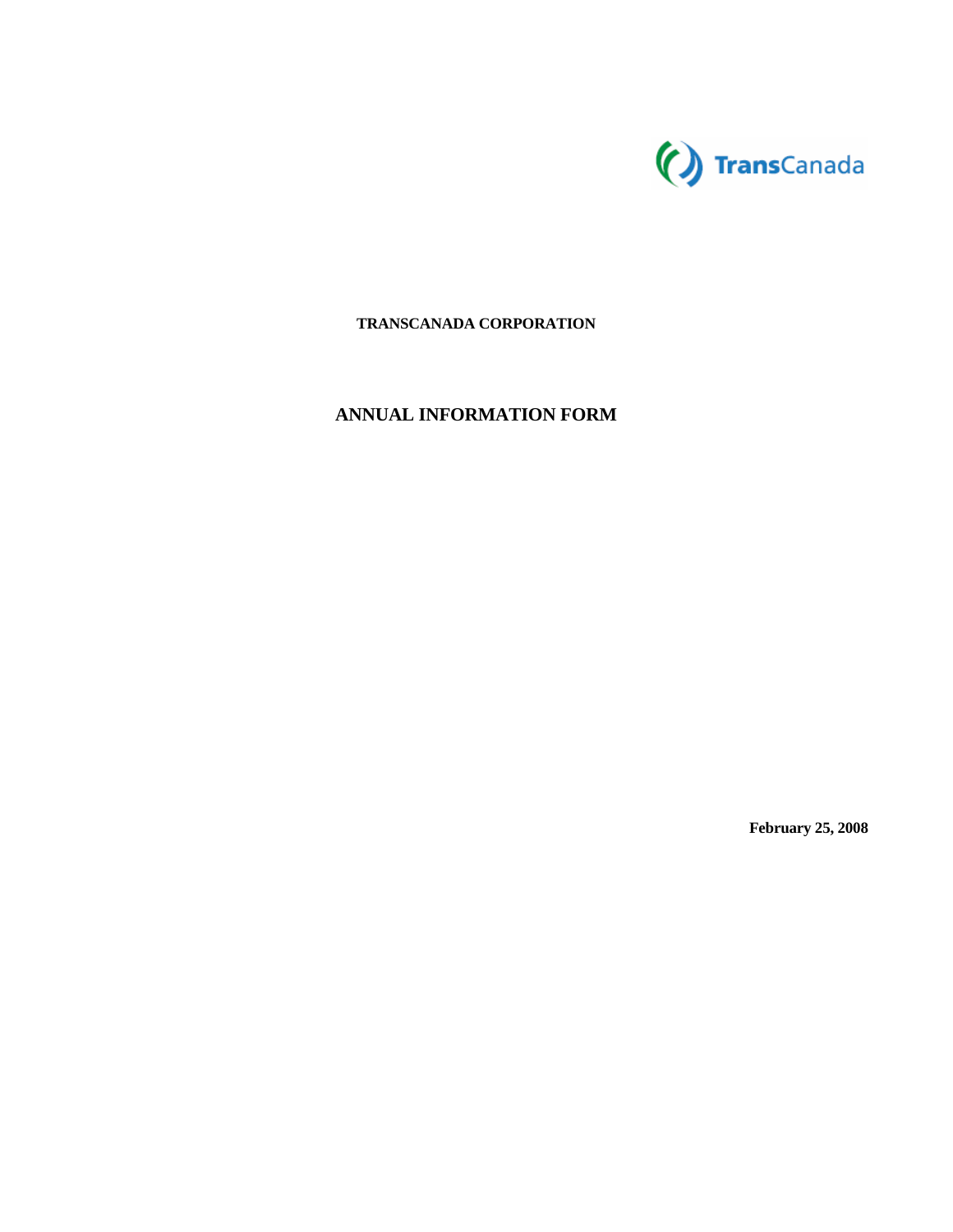# **TABLE OF CONTENTS**

|                                                    | Page           |
|----------------------------------------------------|----------------|
| <b>TABLE OF CONTENTS</b>                           |                |
| PRESENTATION OF INFORMATION                        | ii.            |
| FORWARD-LOOKING INFORMATION                        | $\rm ii$       |
| <b>TRANSCANADA CORPORATION</b>                     | 1              |
| Corporate Structure                                | 1              |
| <b>Intercorporate Relationships</b>                | 1              |
| <b>GENERAL DEVELOPMENT OF THE BUSINESS</b>         | $\overline{2}$ |
| Developments in the Pipelines Business             | 2              |
| Developments in the Energy Business                | 4              |
| <b>BUSINESS OF TRANSCANADA</b>                     | 6              |
| <b>Pipelines Business</b>                          | 6              |
| Regulation of the Pipeline Business                | 8              |
| <b>Energy Business</b>                             | 9              |
| HEALTH, SAFETY AND ENVIRONMENT RISK MANAGEMENT     | 10             |
| <b>LEGAL PROCEEDINGS AND REGULATORY ACTIONS</b>    | 11             |
| <b>MATERIAL CONTRACTS</b>                          | 12             |
| <b>TRANSFER AGENT AND REGISTRAR</b>                | 12             |
| <b>INTEREST OF EXPERTS</b>                         | 12             |
| <b>RISK FACTORS</b>                                | 12             |
| <b>DIVIDENDS</b>                                   | 12             |
| <b>DESCRIPTION OF CAPITAL STRUCTURE</b>            | 12             |
| <b>CREDIT RATINGS</b>                              | 13             |
| <b>MARKET FOR SECURITIES</b>                       | 14             |
| <b>DIRECTORS AND OFFICERS</b>                      | 15             |
| <b>CORPORATE GOVERNANCE</b>                        | 17             |
| <b>Audit Committee</b>                             | 18             |
| <b>Other Board Committees</b>                      | 19             |
| Conflicts of Interest                              | 19             |
| <b>ADDITIONAL INFORMATION</b>                      | 20             |
| <b>GLOSSARY</b>                                    | 21             |
| <b>SCHEDULE "A" Metric Conversion Table</b>        | 22             |
| <b>SCHEDULE "B" Charter of the Audit Committee</b> | 23             |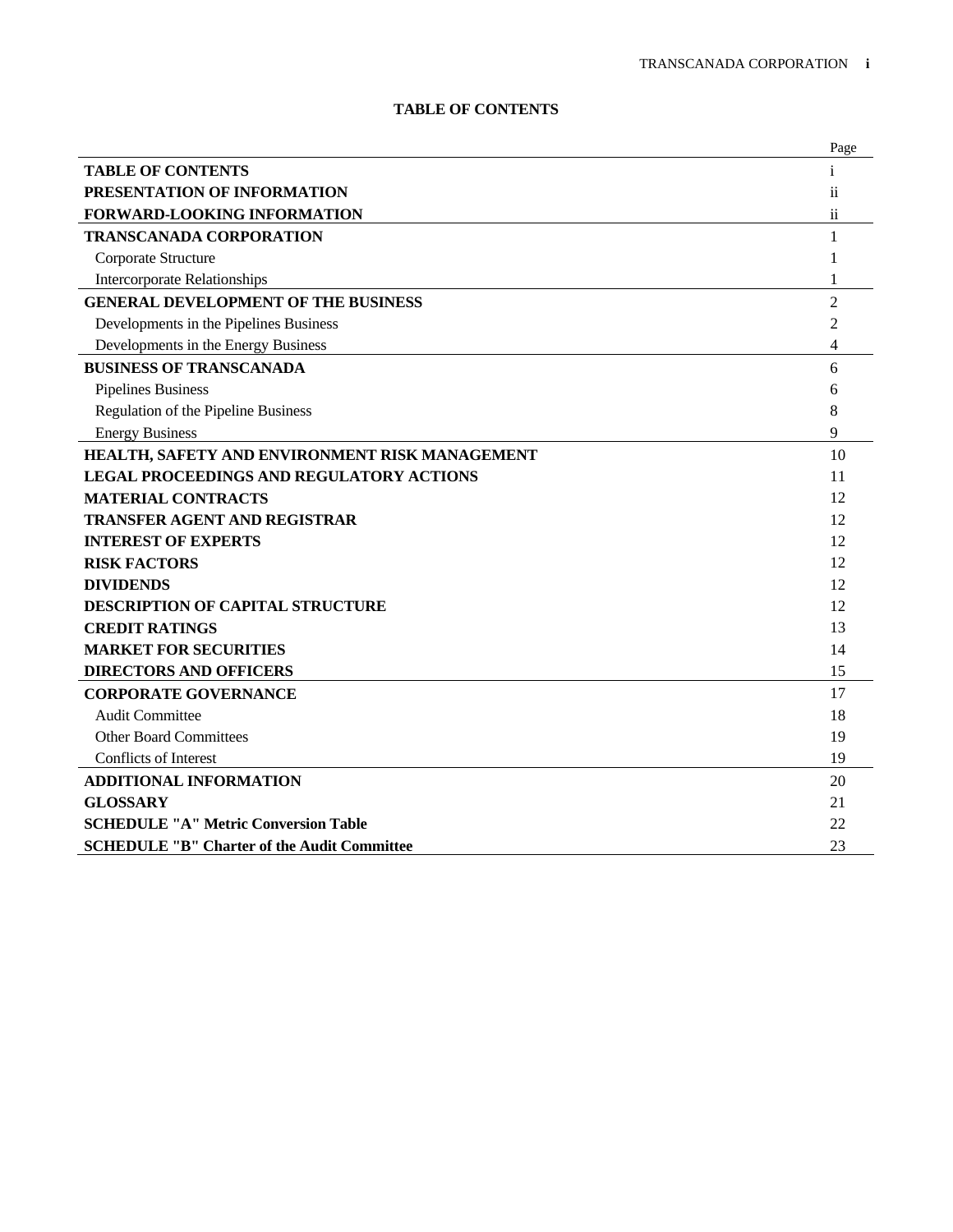# **PRESENTATION OF INFORMATION**

Unless otherwise noted, the information contained in this Annual Information Form ("*AIF*") is given at or for the year ended December 31, 2007 ("*Year End*"). Amounts are expressed in Canadian dollars unless otherwise indicated. Financial information is presented in accordance with Canadian generally accepted accounting principles.

Unless the context indicates otherwise, a reference in this AIF to "*TransCanada*" or the "*Company*" includes TransCanada Corporation and the subsidiaries of TransCanada Corporation through which its various business operations are conducted. In particular, "*TransCanada*" includes references to TransCanada PipeLines Limited ("*TCPL*"). Where TransCanada is referred to with respect to actions that occurred prior to its 2003 plan of arrangement with TCPL, which is described below under the heading "TransCanada Corporation — Corporate Structure", these actions were taken by TCPL or its subsidiaries. The term "*subsidiary*", when referred to in this AIF, with reference to TransCanada means direct and indirect wholly owned subsidiaries of, and entities controlled by, TransCanada or TCPL, as applicable.

Certain portions of TransCanada's Management's Discussion and Analysis dated February 25, 2008 ("*MD&A*") are incorporated by reference into this AIF as stated below. The MD&A can be found on SEDAR at www.sedar.com under TransCanada's profile.

Information relating to metric conversion can be found at Schedule "A" to this AIF.

# **FORWARD-LOOKING INFORMATION**

This AIF, the documents incorporated by reference into this AIF, and other reports and filings made with the securities regulatory authorities may contain certain information that is forward-looking and is subject to important risks and uncertainties. The words "anticipate", "expect", "believe", "may", "should", "estimate", "project", "outlook", "forecast" or other similar words are used to identify such forward looking information. All forward-looking statements reflect TransCanada's beliefs and assumptions based on information available at the time the statements were made. Actual results or events may differ from those predicted in these forward-looking statements. Factors that could cause actual results or events to differ materially from current expectations include, among other things, the ability of TransCanada to successfully implement its strategic initiatives and whether such strategic initiatives will yield the expected benefits, the operating performance of the Company's natural gas pipeline and energy assets, the availability and price of energy commodities, regulatory processes and decisions, changes in environmental and other laws and regulations, competitive factors in the natural gas pipeline and energy industry sectors, construction and completion of capital projects, labour, equipment and material costs, access to capital markets, interest and currency exchange rates, technological developments and the current economic conditions in North America. By its nature, forward-looking information is subject to various risks and uncertainties, including those material risks discussed in this AIF under "Risk Factors", which could cause TransCanada's actual results and experience to differ materially from the anticipated results or expectations expressed. Additional information on these and other factors is available in the reports filed by TransCanada with Canadian securities regulators and with the U.S. Securities and Exchange Commission ("*SEC*"). Readers are cautioned to not place undue reliance on this forward-looking information, which is given as of the date it is expressed in this AIF or otherwise, and to not use future-oriented information or financial outlooks for anything other than their intended purpose. TransCanada undertakes no obligation to update publicly or revise any forward-looking information, whether as a result of new information, future events or otherwise, except as required by law.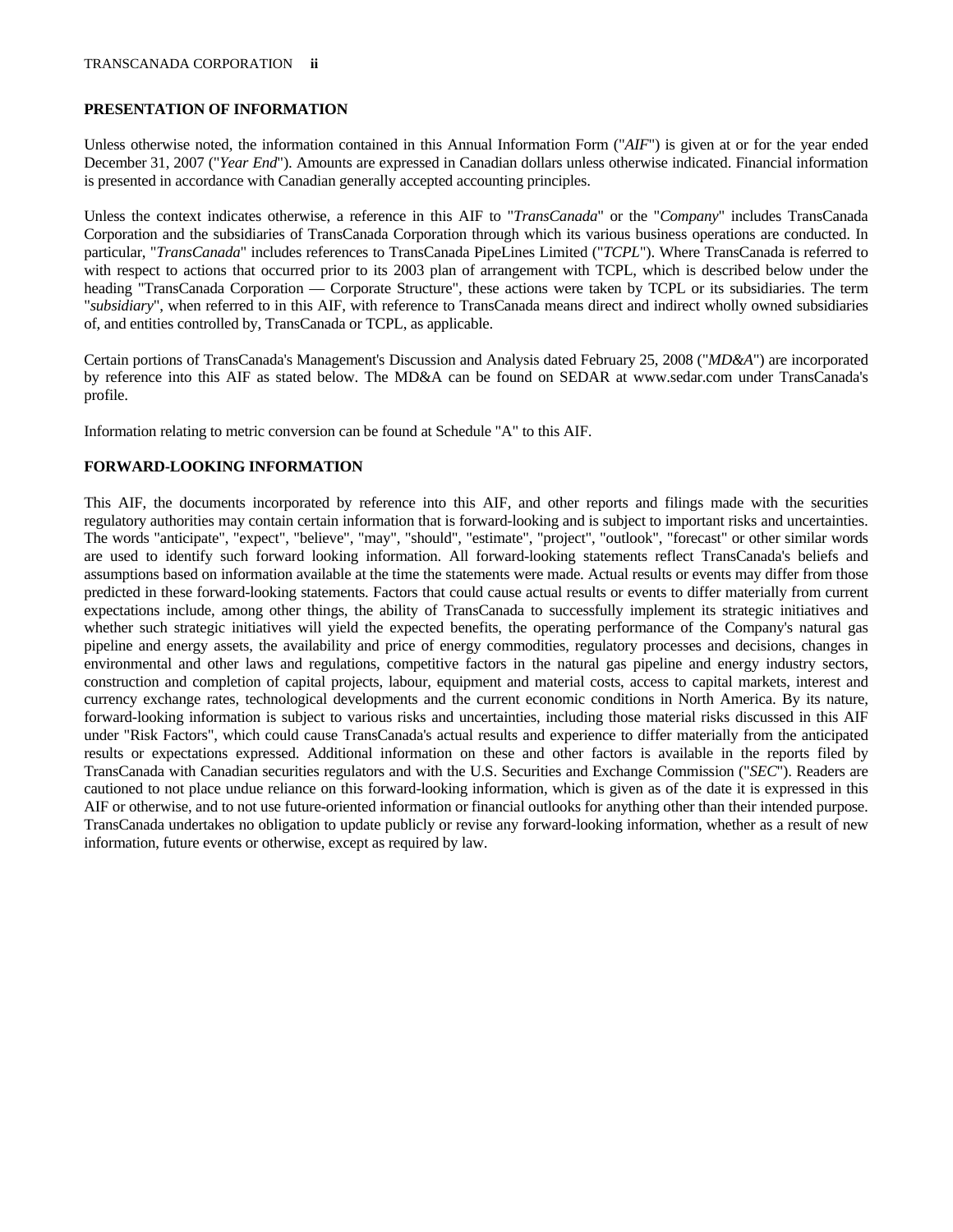# **TRANSCANADA CORPORATION**

# **Corporate Structure**

TransCanada's head office and registered office are located at 450 - First Street S.W., Calgary, Alberta, T2P 5H1. TransCanada was incorporated pursuant to the provisions of the *Canada Business Corporation Act* on February 25, 2003 in connection with a plan of arrangement which established TransCanada as the parent company of TCPL. The arrangement was approved by TCPL common shareholders on April 25, 2003 and, following court approval and the filing of Articles of Arrangement, the arrangement became effective May 15, 2003. Pursuant to the arrangement, the common shareholders of TCPL exchanged each of their TCPL common shares for one common share of TransCanada. The debt securities and preferred shares of TCPL remained obligations and securities of TCPL. TCPL continues to hold the assets it held prior to the arrangement and continues to carry on business as the principal operating subsidiary of the TransCanada group of entities. TransCanada does not hold any material assets directly other than the common shares of TCPL and receivables from certain of TransCanada's subsidiaries.

At Year End, TransCanada's principal operating subsidiary, TCPL, had approximately 3,500 employees, substantially all of whom were employed in Canada and the U.S.

# **Intercorporate Relationships**

TransCanada's subsidiaries whose assets exceed ten per cent of TransCanada's consolidated assets or whose sales and operating revenues exceeded ten per cent of TransCanada's consolidated sales and operating revenues at year end are noted below. Also noted is the jurisdiction under which each subsidiary was incorporated. TransCanada owns, directly or indirectly, 100 per cent of the voting shares of each of these subsidiaries.

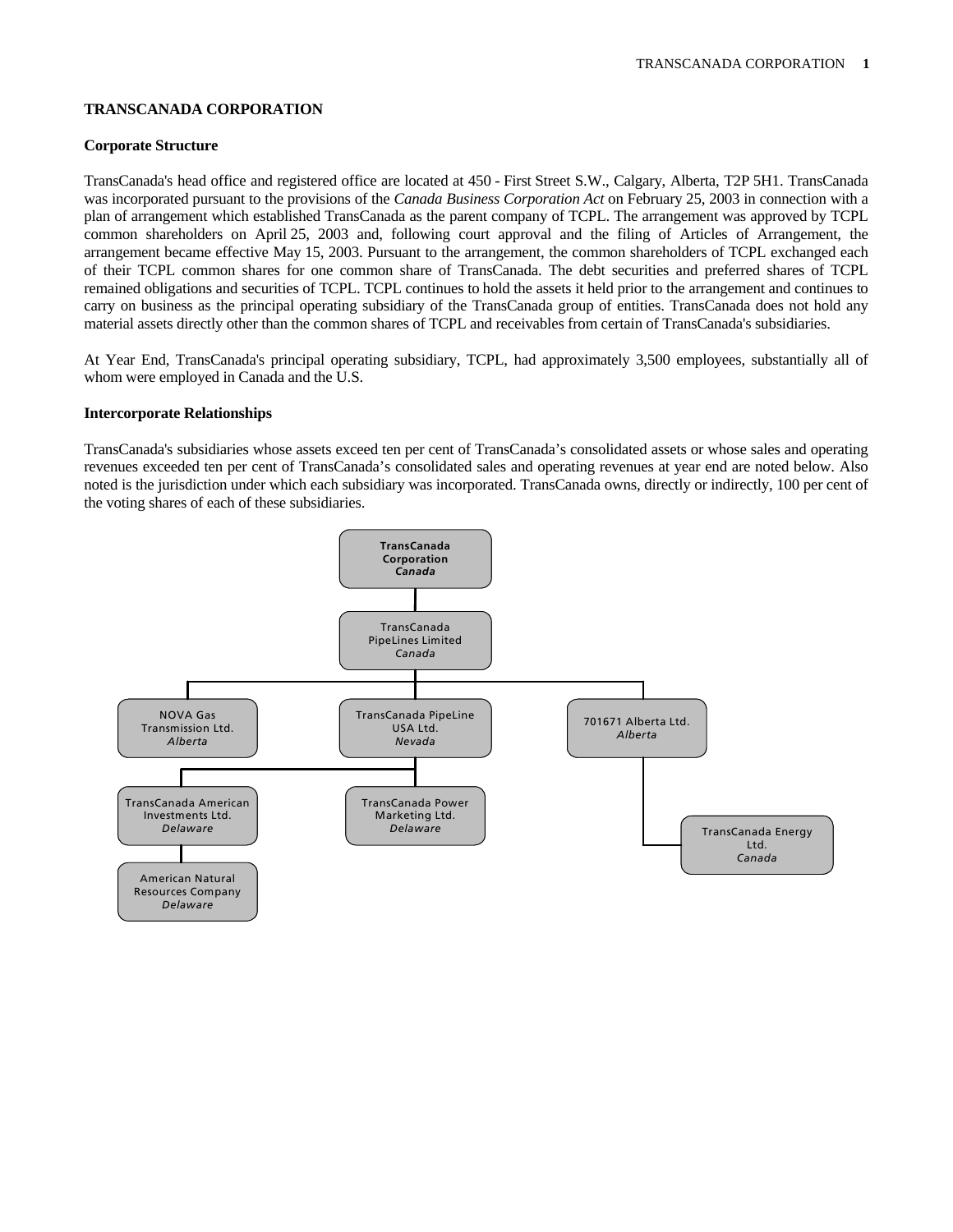# **GENERAL DEVELOPMENT OF THE BUSINESS**

The general development of TransCanada's business during the last three financial years, and the significant acquisitions, dispositions, events or conditions which have had an influence on that development, are described below.

Effective June 1, 2006, TransCanada revised the composition and names of its reportable business segments to *Pipelines* and *Energy*. Pipelines are principally comprised of the Company's pipelines in Canada, the U.S. and Mexico and its regulated natural gas storage operations in the U.S. Energy includes the Company's power operations, the non-regulated natural gas storage business, and liquefied natural gas ("*LNG*") projects.

# **Developments in the Pipelines Business**

TransCanada's strategy in pipelines is focused on both growing its North American natural gas transmission network and maximizing the long-term value of its existing pipeline assets. Summarized below are significant developments that have occurred in TransCanada's pipelines business over the last three years.

# *Recent Pipeline Developments*

- January 4 2008. The State of Alaska announced that TransCanada had submitted a complete *Alaska Gasline Inducement Act* application for a license to construct the Alaska Pipeline Project and would be advancing to the public comment stage.
- January 2008. Gas Transmission Northwest Corporation ("*GTNC*") filed a Stipulation and Agreement with the U.S. Federal Regulatory Commission ("*FERC*") on October 31, 2007 comprised of an uncontested settlement of all aspects of its 2006 General Rate Case. On January 7, 2008, the FERC issued an order approving the settlement. The settlement rates are effective retroactive to January 1, 2007.
- January 11, 2008. Keystone U.S. received, from the U.S. Department of State, the Final Environmental Impact Statement ("*FEIS*") regarding the construction of the Keystone U.S. pipeline and its Cushing extension. The FEIS stated the pipeline would result in limited adverse environmental impacts. The FEIS is a requirement to proceed with the Presidential Permit process, which governs the construction and operation of facilities at the U.S. – Canada border crossing. The Presidential Permit is expected to be issued in March 2008. Construction and material supply contracts totaling approximately \$3.0 billion have been awarded for pipe, tanks, pumps and related materials, and engineering and construction management services.
- February 2008. In 2005, certain subsidiaries of Calpine Corporation ("*Calpine*") filed for bankruptcy protection in both Canada and the U.S. The Portland Natural Gas Transmission System ("*Portland*") and GTNC reached agreement with Calpine for allowed unsecured claims in the Calpine bankruptcy of US\$125 million and US\$192.5 million, respectively. Creditors were to receive shares in the re-organized Calpine and these shares will be subject to market price fluctuations as the new Calpine shares begin to trade. In February 2008, Portland and GTNC received partial distributions of 6.1 million shares and 9.4 million shares, respectively. Claims for Nova Gas Transmission Limited and Foothills Pipe Lines (South B.C.) Ltd. for \$31.6 million and \$44.4 million, respectively, were received in cash in January 2008 and will be passed on to shippers on these systems.

# *2007*

# *Pipeline Developments*

- February 9, 2007. TransCanada received approval from the National Energy Board (the "*NEB*") to transfer a section of the Canadian Mainline (as defined below) natural gas transmission facilities to the Keystone oil pipeline project to transport crude oil from Alberta to refining centres in the U.S. Midwest and to construct and operate new oil pipeline facilities in Canada. TransCanada announced in January 2007 the start of a binding open season for an expansion and extension of the proposed Keystone oil pipeline. The purpose of the open season was to obtain binding commitments to support the expansion of the proposed Keystone pipeline from approximately 435,000 barrels per day to 590,000 barrels per day and the construction of a 468 kilometre ("*km*") extension of the U.S. portion of the pipeline.
- February 22, 2007. TransCanada closed its acquisitions of American Natural Resources Company and ANR Storage Company (collectively, "*ANR*") and acquired an additional 3.6 per cent interest in Great Lakes Gas Transmission Partnership ("*Great Lakes*") from El Paso Corporation for a total of US\$3.4 billion, subject to certain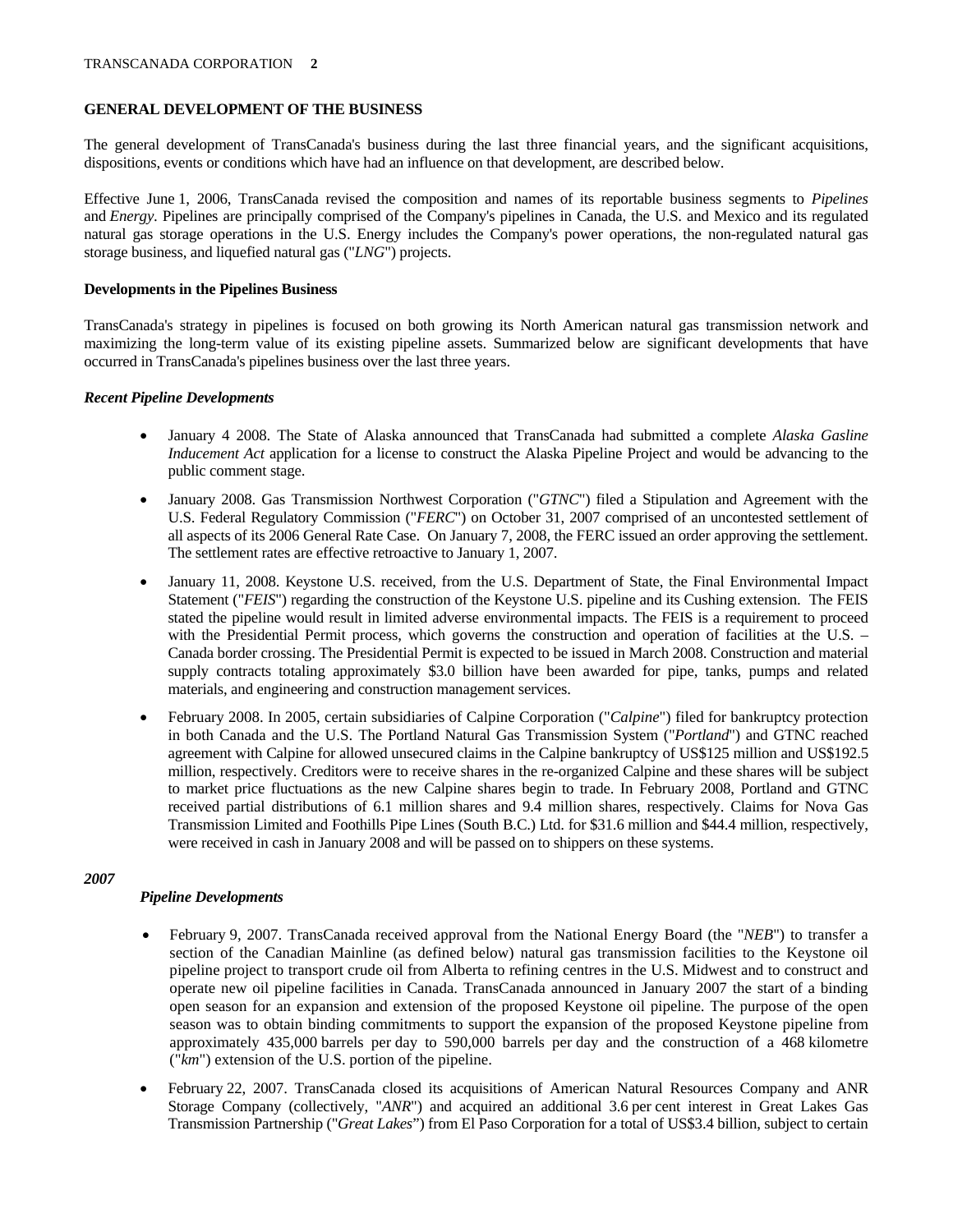post-closing adjustments, including approximately US\$491 million of assumed long-term debt. Additionally, TransCanada increased its ownership in TC PipeLines, LP to 32.1 per cent in conjunction with the TC PipeLines, LP acquisition of a 46.4 per cent interest in the Great Lakes. TransCanada subsequently became the operator of the Northern Border Pipeline Company ("*NBPL*") and now operates all three TC PipeLines, LP investments.

- November 2007. Keystone Canada filed an application with the NEB to add new pumping facilities to accommodate the increase in scope and scale of the project. An NEB oral hearing is scheduled to commence in April 2008.
- November 20, 2007. A non-routine application was filed with the Alberta Energy and Utilities Board ("*EUB*") for the North Central Corridor pipeline expansion of the Alberta System (as defined below). The estimated cost of this project is \$983 million with construction expected to begin late 2008, subject to regulatory approval. The project is expected to be completed in two stages with the first stage completed in April 2009 and the second in April 2010.
- December 2007. ConocoPhillips contributed \$207 million to acquire a 50 per cent ownership interest in the Keystone oil pipeline project. Affiliates of TransCanada will be responsible for constructing and operating Keystone, which is expected to have a capital cost of approximately US\$5.2 billion.
- TransCanada continued funding of the Mackenzie Valley Aboriginal Pipeline Limited Partnership for its participation in the Mackenzie Gas Pipeline Project.

# *Regulatory Matters*

- February 2007. TransCanada received approval from the NEB to integrate the B.C. System into the Foothills System (as defined below) in southern B.C. which was effective April 1, 2007.
- May 2007. TransCanada's five-year settlement with interested stakeholders for the years 2007 to 2011 on its Canadian Mainline was approved by the NEB. The settlement reflects, among other things, a deemed common equity ratio of 40 per cent.

Further information about these developments can be found in the MD&A under the heading "TransCanada's Strategy" and "Pipelines - Opportunities and Developments".

# *2006*

# *Pipeline Developments*

- April 2006. TC PipeLines, LP, an affiliate of TransCanada, acquired an additional 20 per cent general partnership interest in NBPL for approximately US\$307 million which brought its total general partnership interest in NBPL owned by TC Pipelines, LP to 50 per cent. TC PipeLines, LP also indirectly assumed approximately US\$122 million of the debt of NBPL. TransCanada is the parent company of TC PipeLines GP, Inc., the general partner of TC PipeLines, LP.
- April 2006. TransCanada sold its 17.5 per cent general partner interest in Northern Border Partners, L.P. for proceeds of \$35 million, net of current taxes.
- December 2006. The 130 km Tamazunchale natural gas pipeline in east-central Mexico went into commercial service.
- December 2006. TC PipeLines, LP acquired 49 per cent in Tuscarora Gas Transmission Company ("*Tuscarora*"). TransCanada became the operator of Tuscarora.

# *Regulatory Matters*

- February 2006. TransCanada filed an application with the FERC for a certificate for a two-phase expansion of its existing natural gas pipeline in southern California, the North Baja system ("*North Baja*") and the construction of a new lateral pipeline in California's Imperial Valley.
- April 2006. The NEB approved a negotiated settlement of the 2006 Canadian Mainline tolls which included a deemed common equity ratio of 36 per cent from 33 per cent and incentives for managing cost through fixing certain components of the revenue requirement.
- June 2006. TransCanada filed an application with the NEB seeking approval to transfer a portion of TransCanada's Canadian Mainline natural gas transmission facilities to the Keystone oil pipeline project which was approved by the NEB in February 2007. Additionally, in December 2006, TransCanada filed an application with the NEB for approval to construct and operate the Canadian portion of the Keystone oil pipeline.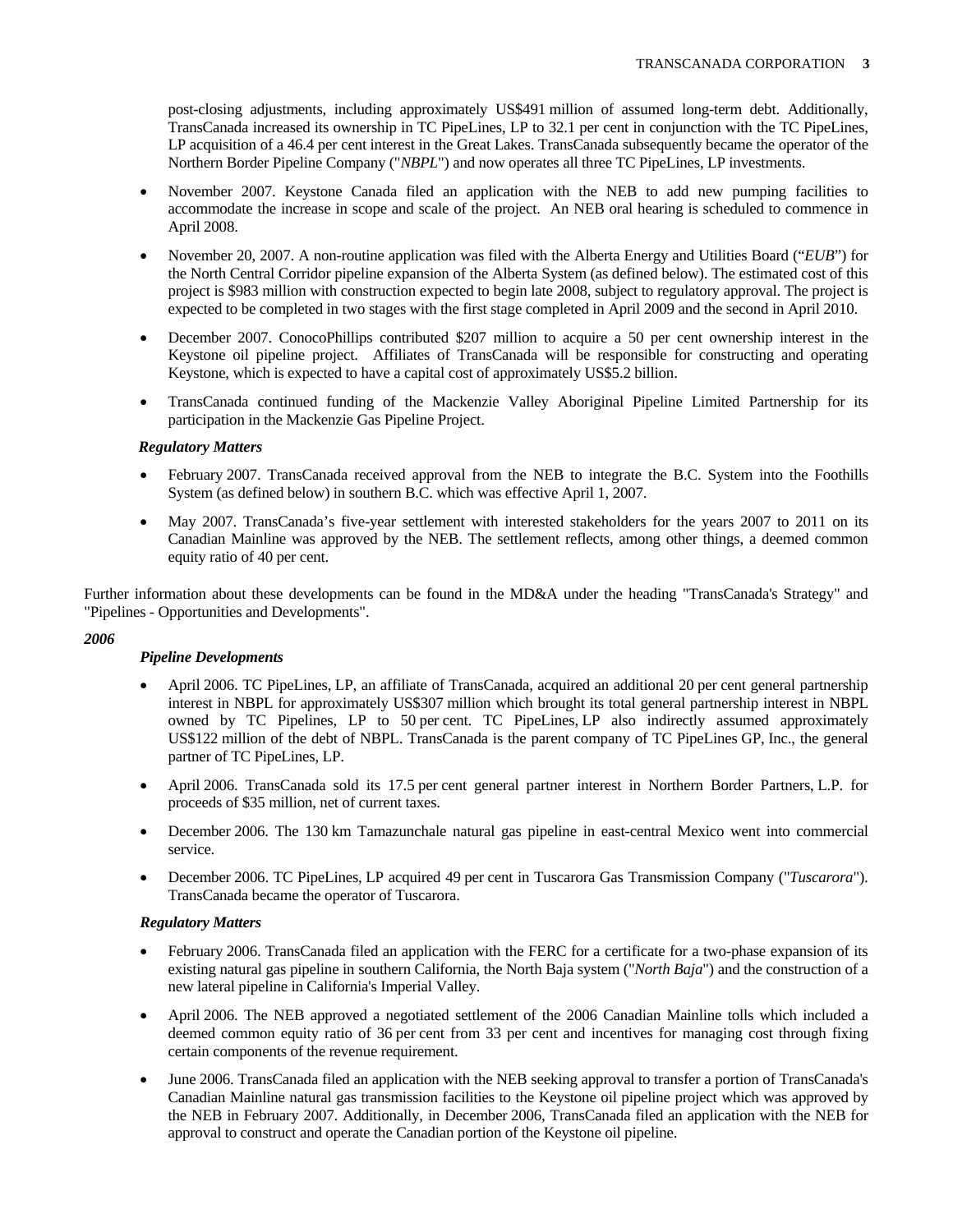# *2005*

# *Pipeline Developments*

- February 2005. TransCanada announced the Keystone oil pipeline project. In November 2005, TransCanada announced a memorandum of understanding with ConocoPhillips which committed ConocoPhillips to ship crude oil on this pipeline and gave them the right to acquire a 50 per cent ownership interest in the oil pipeline project.
- June 2005. TransCanada acquired an additional interest in the Iroquois Gas Transmission System L.P. ("*Iroquois System*") for US\$13.6 million. The acquisition increased TransCanada's ownership interest from 40.96 per cent to 44.48 per cent.
- June 2005. TransCanada commenced construction of the Tamazunchale natural gas pipeline.

# *Regulatory Matters*

- March 2005. TransCanada reached a settlement with shippers and other interested parties regarding the annual revenue requirements of its Alberta System for the years 2005, 2006 and 2007. The settlement was approved by the regulator.
- May 2005. TransCanada received the NEB's decision on the Canadian Mainline 2004 Tolls and Tariff Application (Phase II), approving an increase in the deemed common equity component of the Canadian Mainline's capital structure from 33 per cent to 36 per cent effective January 1, 2004.

# **Developments in the Energy Business**

TransCanada has built a substantial energy business over the past decade and has achieved a significant presence in power generation in selected regions of Canada and U.S. More recently, TransCanada has also developed a significant non-regulated natural gas storage business in Alberta. Summarized below are significant developments that have occurred in TransCanada's energy business over the last three years.

# *Recent Energy Developments*

- January 11, 2008. The FERC issued its FEIS for the Broadwater LNG project ("*Broadwater*"), a proposed offshore LNG facility in Long Island Sound, New York. The FEIS confirmed project need, supported the location of the project with acknowledgement of its target market and delivery goals, and found safety and security risks to be limited and acceptable. The FEIS concluded that with adherence to federal and state permit requirements and regulations, Broadwaters's proposed mitigation measures and the FERC's recommendations, the project will not result in a significant impact on the environment.
- January 2008. A milestone in the Bruce Power A L.P. ("*Bruce A*") Units 1 and 2 refurbishment and restart project was completed when the sixteenth and final new steam generator was installed. With the completion of this stage of the project, the authorized funding for Units 1 and 2 was increased from \$2.75 billion to approximately \$3.0 billion. Bruce Power is currently preparing a comprehensive estimate of the cost to complete the Unit 1 and 2 restart. This process is expected to result in a further increase in the total project cost. Project cost increases are subject to the capital cost-risk and reward-sharing mechanism under the agreement with the Ontario Power Authority. Bruce A Units 1 and 2 are expected to produce an additional 1,500 megawatts ("*MW*") when completed in 2010.
- February 2008. The potential anchor LNG supplier for the Cacouna LNG project ("*Cacouna*") terminal announced it would no longer be pursuing the development of its LNG supply as originally planned. As a result of this announcement, TransCanada and Petro-Canada are currently reviewing their strategy for the project.

# *2007*

# *Energy Developments*

- June 2007. Following public hearings in 2006, the Québec government granted a provincial decree approving the Cacouna terminal. Cacouna also received federal approvals pursuant to the *Canadian Environmental Assessment Act*.
- September 2007. Cacouna announced that it was delaying the planned in-service date for the regasification terminal from 2010 to 2012. This delay resulted from a need to assess impacts of permit conditions, to review the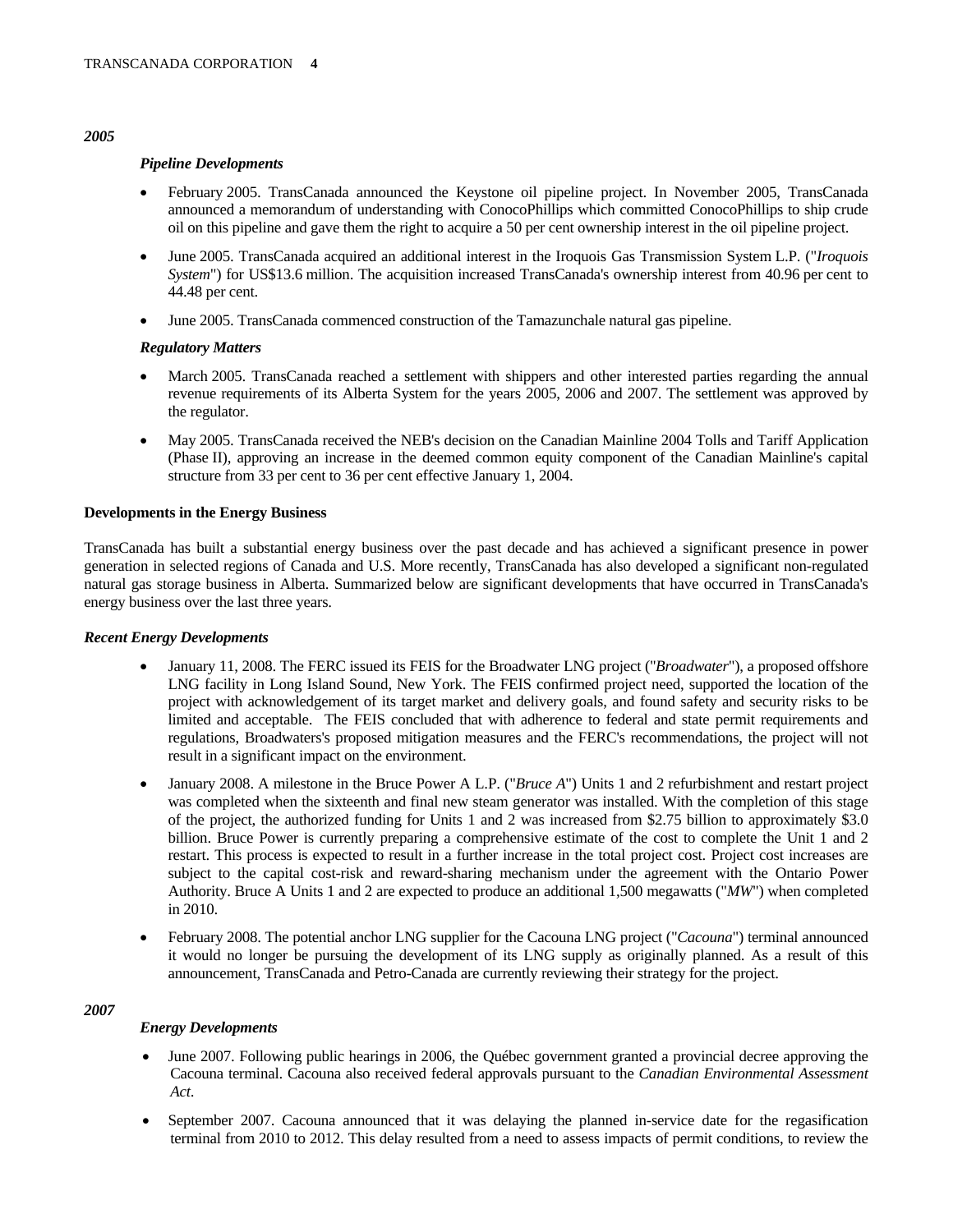facility design in light of escalating costs and to align the schedule with potential LNG supply facilities.

- August 2007. TransCanada announced the expansion of the Unit 4 refurbishment on the revised Bruce A restart project that includes installing new fuel channels in Unit 4.
- November 2007. The second phase of the Cartier Wind Energy Project, the 101 MW Anse-à-Valleau wind farm, was placed into service. In addition, the Cartier Wind Energy Project began construction of a third project, the 110 MW Carleton wind farm.
- November 2007. TransCanada entered into an agreement with Hydro-Québec to temporarily suspend all electricity generation from the Bécancour power plant during 2008. The agreement contains an option for Hydro-Québec to extend the suspension to 2009. TransCanada will receive payments under the agreement similar to those that would have been received under the normal course of operation.

Further information about each of these energy developments can be found in the MD&A under the heading "TransCanada's Strategy" and "Energy - Opportunities and Developments".

# *2006*

# *Energy Developments*

- TransCanada continued construction of the Cartier Wind Energy Project, of which 62 per cent is owned by TransCanada. The first of six proposed wind farm projects, Baie-des-Sables, went into commercial service in late 2006.
- September 2006. Portlands Energy Centre L.P., 50 per cent owned by TransCanada, signed a 20-year Accelerated Clean Energy Supply contract with the Ontario Power Authority for Portlands Energy Centre.
- September 2006. Construction of the 550 MW Bécancour cogeneration plant near Trois Rivières, Québec, was completed and placed into service providing power to Hydro-Québec Distribution.
- November 2006. TransCanada was awarded a 20-year Clean Energy Supply contract by the Ontario Power Authority to build, own and operate a 683 MW natural gas-fired power plant near the Town of Halton Hills, Ontario.
- December 2006. The Edson gas storage facility was placed in service.

# *Regulatory Matters*

- January 2006. TransCanada, on behalf of Broadwater, filed an application with the FERC for approval of the LNG regasification project to be located in Long Island Sound, New York. Coincident with the FERC process, Broadwater applied to the New York Department of State for a determination that the project is consistent with New York's coastal zone policies.
- December 2006. A public hearing on Cacouna was held in May and June of 2006 and in December 2006 the Minister of the Environment for Québec and the federal Minister of the Environment, jointly released the report of the Joint Commission on Cacouna.

# *2005*

# *Energy Developments*

- February 2005. TransCanada advanced the Cartier Wind Energy Project with the signing of long-term electricity supply contracts.
- April 2005. TransCanada acquired hydroelectric power generation assets from USGen New England, Inc. for approximately US\$503 million.
- September 2005. TransCanada sold all of its interests in TransCanada Power, L.P. to EPCOR Utilities Inc. for net proceeds of \$523 million.
- October 2005. Bruce A entered into agreements with the Ontario Power Authority to restart units 1 and 2, extend the operating life of unit 3 and replace the generators on unit 4 at Bruce A.
- December 2005. TransCanada sold its approximate 11 per cent interest in P.T. Paiton Energy Company to subsidiaries of The Tokyo Electric Power Company, resulting in gross proceeds of US\$103 million.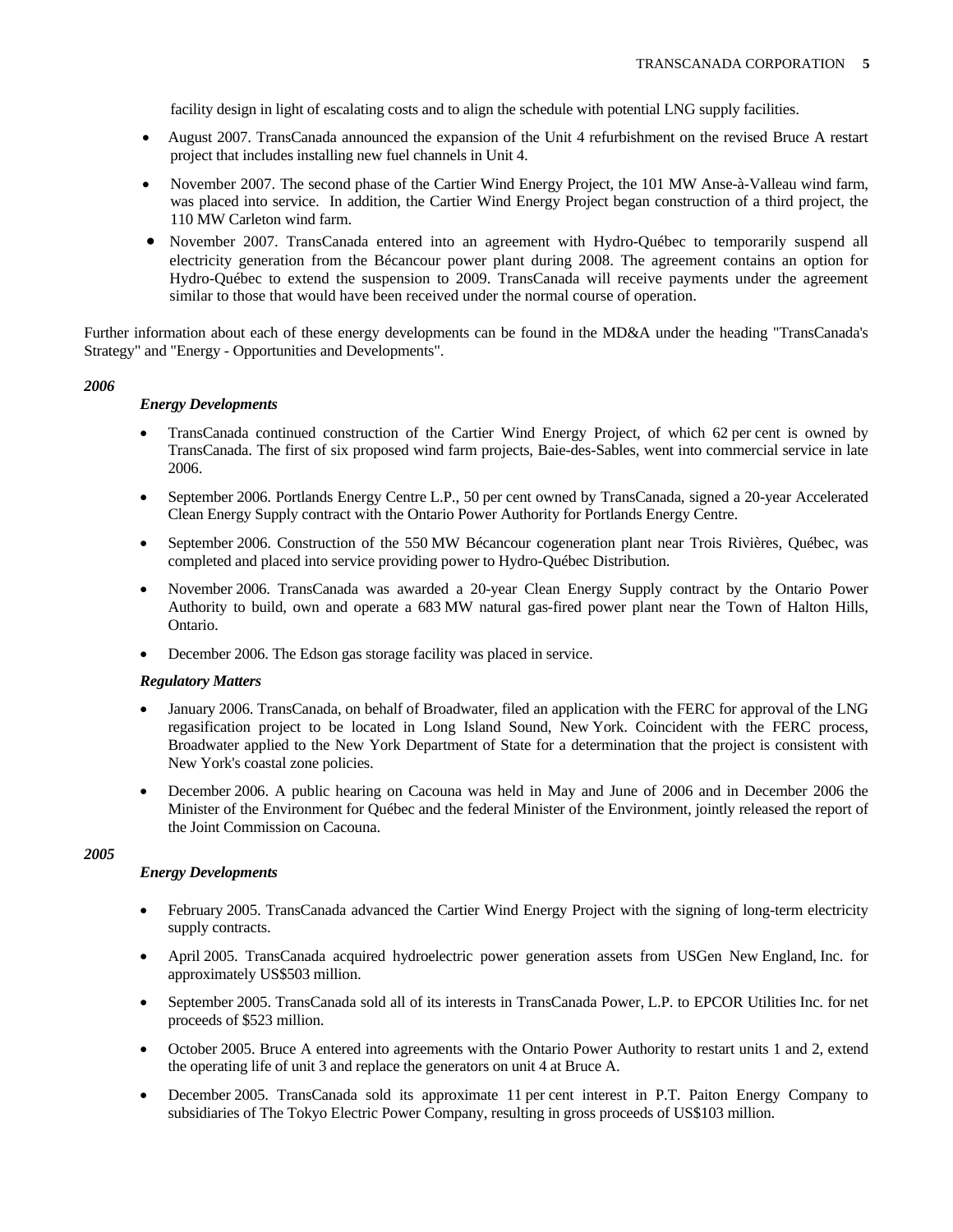- December 2005. TransCanada acquired the remaining rights and obligations of the 756 MW Sheerness Power Purchase Arrangement ("*PPA*") from the Alberta Balancing Pool for \$585 million.
- TransCanada commenced construction of a natural gas storage facility located near Edson, Alberta.
- Ocean State Power successfully restructured its long-term natural gas fuel supply contracts with its suppliers.

# **BUSINESS OF TRANSCANADA**

TransCanada is a leading North American energy infrastructure company focused on pipelines and energy. At Year End, Pipelines accounted for approximately 53 per cent of revenues and 73 per cent of TransCanada's total assets and the Energy business accounted for approximately 47 per cent of revenues and 23 per cent of TransCanada's total assets. The following is a description of each of TransCanada's two main areas of operation.

The following table shows TransCanada's revenues from operations by segment, classified geographically, for the years ended December 31, 2007 and 2006.

| <b>Revenues From Operations</b> (millions of dollars) | 2007    | 2006    |
|-------------------------------------------------------|---------|---------|
| <b>Pipelines</b>                                      |         |         |
| Canada - Domestic                                     | \$2,227 | \$2,390 |
| Canada - $Export^{(1)}$                               | 1,003   | 971     |
| <b>United States</b>                                  | 1,482   | 629     |
|                                                       | 4,712   | 3,990   |
| <b>Energy</b> <sup>(2)</sup>                          |         |         |
| Canada – Domestic                                     | 2,792   | 2,566   |
| Canada - $Export^{(1)}$                               |         |         |
| <b>United States</b>                                  | 1,321   | 963     |
|                                                       | 4,116   | 3,530   |
| Total Revenues <sup>(3)</sup>                         | \$8,828 | \$7,520 |

(1) Exports include pipeline revenues attributable to deliveries to U.S. pipelines and power deliveries to U.S. markets.

(2) Revenues include sales of natural gas.

(3) Revenues are attributed to countries based on country of origin of product or service.

# **Pipelines Business**

TransCanada is a leader in the responsible development and reliable operation of North American energy infrastructure including natural gas pipelines, regulated gas storage facilities and projects related to oil pipelines. TransCanada's network of wholly owned pipelines extends more than 59,000 km (36,500 miles), tapping into virtually all major gas supply basins in North America.

TransCanada has substantial Canadian and U.S. natural gas pipeline and related holdings, and one oil pipeline project, including those listed below.

# *Canada*

- TransCanada's 100 per cent owned, 14,957 km natural gas transmission system in Canada that extends from the Alberta/Saskatchewan border east to the Québec/Vermont border and connects with other natural gas pipelines in Canada and the U.S. ("*Canadian Mainline*").
- TransCanada's 100 per cent owned natural gas transmission system in Alberta gathers natural gas for use within the province and delivers it to provincial boundary points for connection with the Canadian Mainline and the Foothills System as well as the natural gas pipelines of other companies. The 23,570 km system is one of the largest carriers of natural gas in North America ("*Alberta System*").
- TransCanada's 100 per cent owned, 1,241 km natural gas transmission system in Western Canada carries natural gas for export from central Alberta to the U.S. border to serve markets in the U.S. Midwest, Pacific Northwest, California and Nevada. Effective April 1, 2007, the B.C. System was integrated into the Foothills System ("*Foothills System*").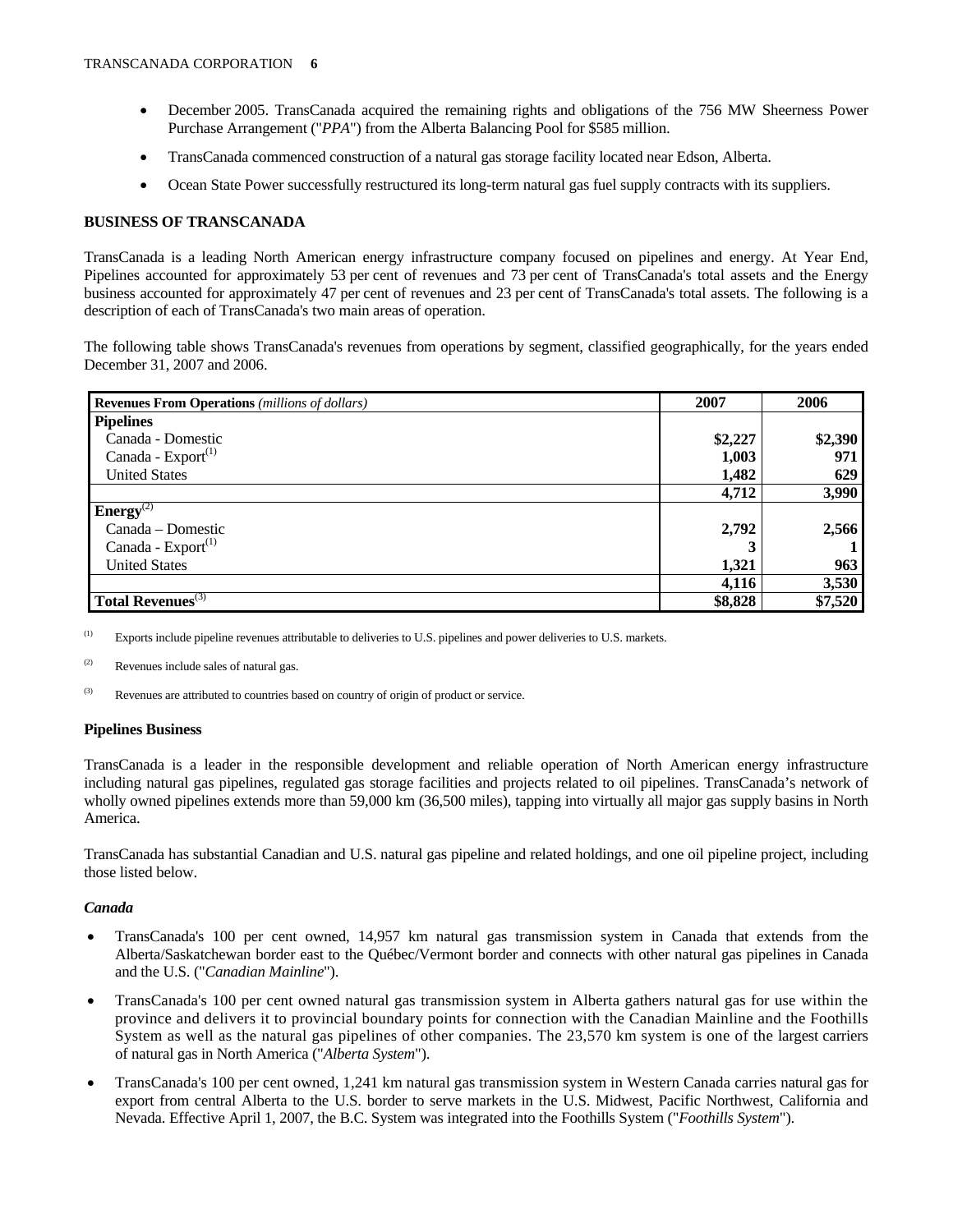- TransCanada Pipeline Ventures LP, which is 100 per cent owned by TransCanada, owns a 121 km pipeline and related facilities that supply natural gas to the oilsands region of northern Alberta as well as a 27 km pipeline that supplies natural gas to a petrochemical complex at Joffre, Alberta.
- Keystone is a 3,456 km oil pipeline project under construction that is expected to transport crude oil from Hardisty, Alberta to U.S. Midwest markets at Wood River and Patoka in Illinois, and to Cushing, Oklahoma. Keystone is 50 per cent owned by TransCanada.
- TransCanada Québec & Maritimes Pipeline Inc. ("*TQM*") is 50 per cent owned by TransCanada. TQM is a 572 km pipeline system that connects with the Canadian Mainline and transports natural gas from Montréal to Québec City in Québec, and connects with the Portland system. TQM is operated by TransCanada.

# *United States*

- TransCanada's ANR System ("*ANR System*") is a 100 per cent owned, 17,000 km natural gas transmission system which transports natural gas from producing fields located primarily in Texas and Oklahoma on its southwest leg. Its southeast leg transports natural gas from producing fields located primarily in the Gulf of Mexico and Louisiana. The system extends to markets located mainly in Wisconsin, Michigan, Illinois, Ohio and Indiana. ANR's natural gas pipeline also connects with other natural gas pipelines to give access to diverse sources of North American supply, including Western Canada and the Rocky Mountain supply region, and a variety of markets in the midwestern and northeastern U.S. ANR also owns and operates underground regulated natural gas storage facilities in Michigan with a total capacity of approximately 235 billion cubic feet ("*Bcf*").
- The GTN System ("*GTN System*") is TransCanada's 100 per cent owned natural gas transmission system which extends 2,174 km and links the Foothills System with Pacific Gas and Electric Company's California Gas Transmission System, with Williams Companies, Inc.'s Northwest Pipeline in Washington and Oregon, and with Tuscarora.
- North Baja is TransCanada's 100 per cent owned natural gas transmission system which extends 129 km from Ehrenberg in southwestern Arizona to a point near Ogilby, California on the California/Mexico border and connects with the Gasoducto Bajanorte natural gas pipeline system in Mexico.
- The Great Lakes Gas Transmission System ("*Great Lakes System*") is owned 53.6 per cent by TransCanada and 46.4 per cent by TC Pipelines, LP. The 3,404 km Great Lakes natural gas transmission system connects with the Canadian Mainline at Emerson, Manitoba, and serves markets in Central Canada and the Midwestern U.S. TransCanada operates Great Lakes and effectively owns 68.5 per cent of the system through its 53.6 per cent ownership interest and its indirect ownership through its 32.1 per cent interest in TC Pipelines, LP.
- The Iroquois System connects with the Canadian Mainline near Waddington, New York and delivers natural gas to customers in the northeastern U.S. TransCanada has a 44.5 per cent ownership interest in this 666 km pipeline system.
- The Portland system is a 474 km pipeline that connects with TQM near East Hereford, Québec and delivers natural gas to customers in the northeastern U.S. TransCanada has a 61.7 per cent ownership interest in the Portland system and operates this pipeline.
- The Northern Border Pipeline System ("*NBPL System*") is 50 per cent owned by TC PipeLines, LP and is a 2,250 km natural gas transmission system, which serves the U.S. Midwest from a connection with the Foothills System near Monchy, Saskatchewan. TransCanada operates and effectively owns 16.1 per cent of NBPL through its 32.1 per cent interest in TC PipeLines, LP.
- The Tuscarora System is 100 per cent owned by TC PipeLines, LP and is a 491 km pipeline system transporting natural gas from the GTN System at Malin, Oregon to Wadsworth, Nevada with delivery points in northeastern California and northwestern Nevada. TransCanada operates Tuscarora and its 32.1 per cent ownership interest in TC PipeLines, LP gives TransCanada a 32.1 per cent ownership interest in the system.
- TransCanada holds a 32.1 per cent interest in TC PipeLines, LP, a publicly held limited partnership of which a subsidiary of TransCanada acts as the general partner. The remaining interest of TC PipeLines, LP is widely held by the public. TC PipeLines, LP owns a 50 per cent interest in NBPL, the remaining 46.4 per cent in the Great Lakes System and 100 per cent of Tuscarora.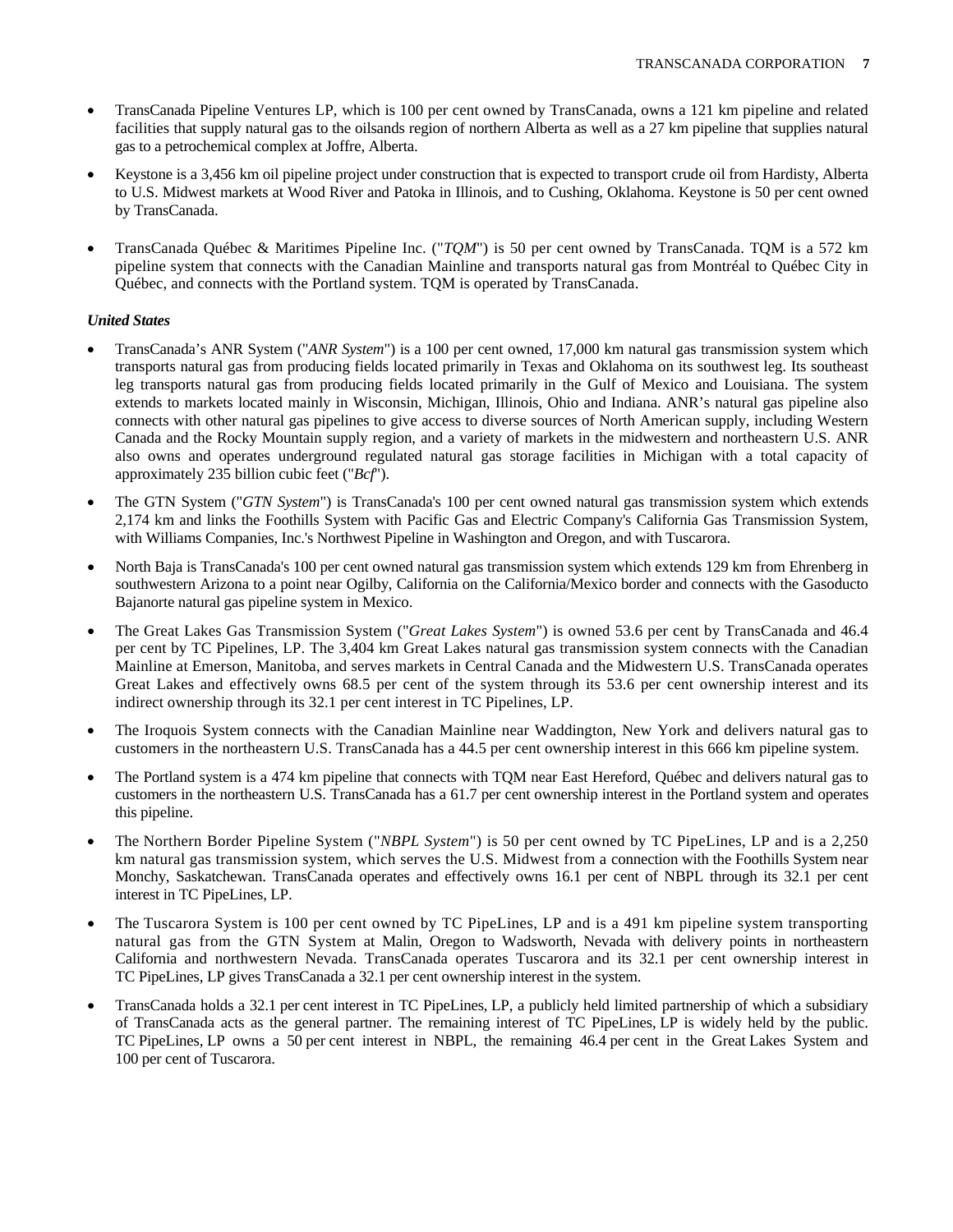# *International*

TransCanada also has the following natural gas pipeline and related holdings in Mexico and South America:

- TransGas is a 344 km natural gas pipeline system which runs from Mariquita in the central region of Colombia to Cali in the southwest of Colombia. TransCanada holds a 46.5 per cent ownership interest in this pipeline.
- Gas Pacifico is a 540 km natural gas pipeline extending from Loma de la Lata, Argentina to Concepción, Chile. INNERGY is an industrial natural gas marketing company based in Concepción that markets natural gas transported on Gas Pacifico. TransCanada holds a 30 per cent ownership interest both in Gas Pacifico and INNERGY.
- Tamazunchale is a 100 per cent owned, 130 km natural gas pipeline in east-central Mexico which extends from the facilities of Pemex Gas near Naranjos, Veracruz to an electricity generating station near Tamazunchale, San Luis Potosi. This pipeline went into service on December 1, 2006.

Further information about TransCanada's pipeline holdings, developments and opportunities and significant regulatory developments which relate to pipelines can be found in the MD&A under the headings "Pipelines - Opportunities and Developments" and "Pipelines - Financial Analysis".

# **Regulation of the Pipeline Business**

# *Canada*

# CANADIAN MAINLINE, TQM AND FOOTHILLS SYSTEM

Under the terms of the *National Energy Board Act* (Canada), the Canadian Mainline, TQM and the Foothills Systems are regulated by the NEB. The NEB sets tolls which provide TransCanada the opportunity to recover projected costs of transporting natural gas, including the return on the Canadian Mainline, TQM and Foothills Systems' average investment base. In addition, new facilities are approved by the NEB before construction begins and the NEB regulates the operation of the Canadian Mainline, TQM and Foothills Systems. Net earnings of the Canadian Mainline, TQM and Foothills Systems may be affected by changes in investment base, the allowed return on equity, the level of deemed common equity and any incentive earnings.

# ALBERTA SYSTEM

The Alberta System was regulated in 2007 by the EUB primarily under the provisions of the *Gas Utilities Act* ("*GUA*") and the *Pipeline Act*. Under the GUA, the Alberta System rates, tolls and other charges, and terms and conditions of services were subject to approval by the EUB. Under the provisions of the *Pipeline Act*, the EUB oversaw various matters including the economic, orderly and efficient development of pipeline facilities, the operation and abandonment of the facilities and certain related pollution and environmental conservation issues. In addition to requirements under the *Pipeline Act*, the construction and operation of natural gas pipelines in Alberta are subject to certain provisions of other provincial legislation such as the *Environmental Protection and Enhancement Act*.

Effective January 1, 2008, the EUB was reorganized into the Energy Resources Conservation Board and the Alberta Utilities Commission ("*AUC*"). The AUC will regulate all the physical and economic aspects of the Alberta System which were previously regulated by the EUB.

# *United States*

TransCanada's wholly owned and partially owned U.S. pipelines, including the ANR System, the GTN System, the Great Lakes System, the Iroquois System, the Portland system, the NBPL System, North Baja and the Tuscarora System, are "natural gas companies" operating under the provisions of the *Natural Gas Act of 1938* and the *Natural Gas Policy Act of 1978*, and are subject to the jurisdiction of the FERC. The *Natural Gas Act of 1938* grants the FERC authority over the construction and operation of pipelines and related facilities. The FERC also has authority to regulate rates for natural gas transportation and interstate commerce.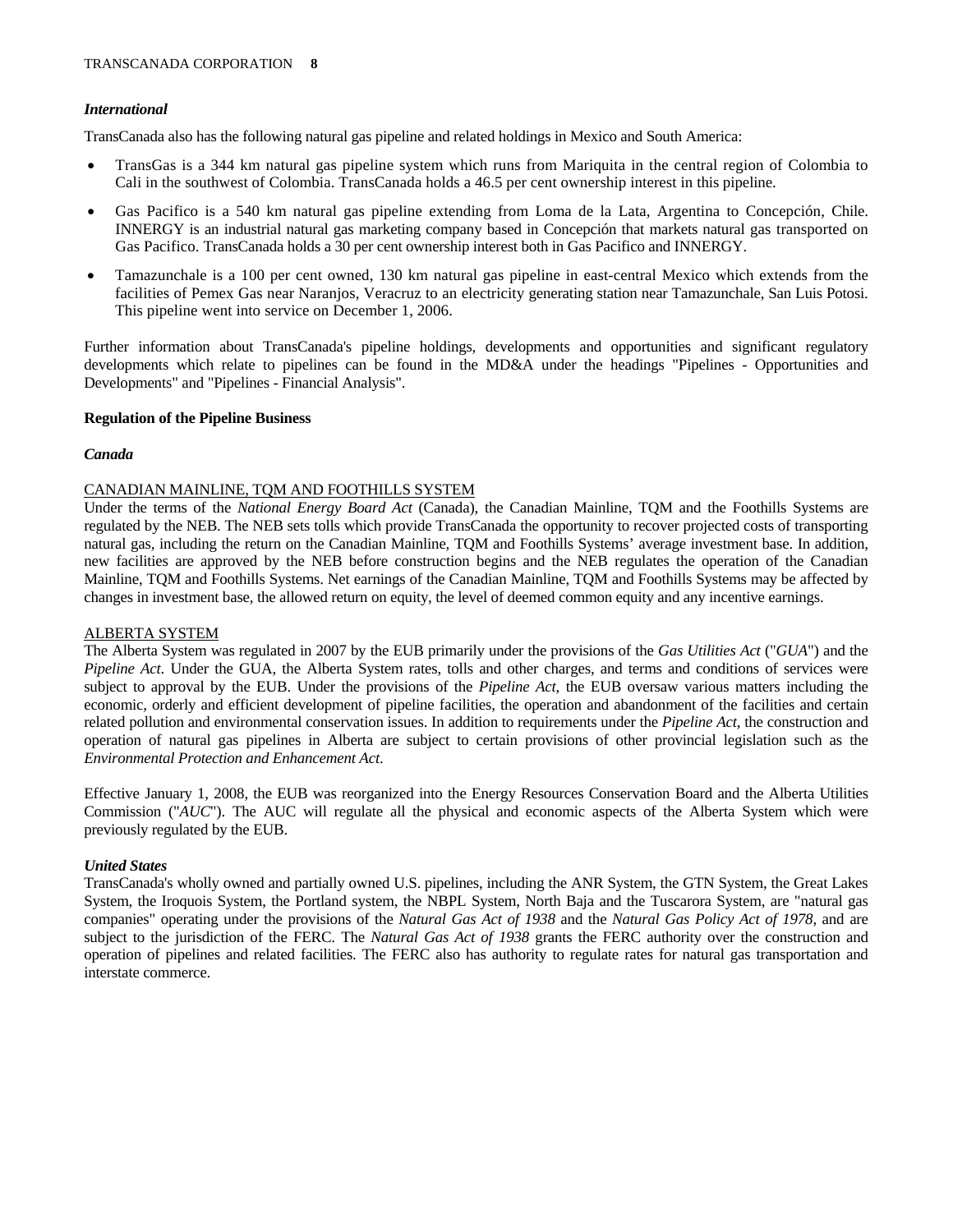# **Energy Business**

The Energy segment of TransCanada's business includes the acquisition, development, construction, ownership and operation of electrical power generation plants, the purchase and marketing of electricity, the provision of electricity account services to energy and industrial customers, and the development, construction, ownership and operation of non-regulated natural gas storage in Alberta, and LNG facilities in Canada and the U.S.

The electrical power generation plants and power supply that TransCanada has an interest in, including those under development, in the aggregate, represent approximately 7,700 MW of power generation capacity. Power plants and power supply in Canada account for approximately 85 per cent of this total, and power plants in the U.S. account for the balance, being approximately 15 per cent.

TransCanada owns and operates the following facilities:

- Natural gas-fired cogeneration plants in Alberta at Carseland (80 MW), Redwater (40 MW), Bear Creek (80 MW) and MacKay River (165 MW).
- Grandview, a 90 MW natural gas-fired cogeneration power plant located in Saint John, New Brunswick. Under a 20 year operating lease for tolls, Irving Oil Limited receives 100 per cent of the plant's heat and electricity output.
- Cancarb, a 27 MW facility at Medicine Hat, Alberta fuelled by waste heat from TransCanada's adjacent thermal carbon black facility.
- OSP, a 560 MW natural gas-fired, combined-cycle facility in Rhode Island.
- TC Hydro, TransCanada's hydroelectric facilities located in New Hamphire, Vermont and Massachusetts on the Connecticut and Deerfield Rivers consist of 13 stations and associated dams and reservoirs with a total generating capacity of 583 MW.
- Bécancour, a 550 MW natural gas-fired cogeneration power plant located near Trois-Rivières, Québec. The entire power output is supplied to Hydro-Québec under a 20-year power purchase contract. Steam is also sold to an industrial customer for use in commercial processes.
- Edson, an underground natural gas storage facility connected to the Alberta System near Edson, Alberta. The facility's central processing system is capable of maximum injection and withdrawal rates of 725 million cubic feet per day ("*mmcf/d*") of natural gas. Edson has a working natural gas storage capacity of approximately 50 Bcf.
- A long-term natural gas storage lease with a third party located in Alberta.

TransCanada has the following long-term power purchase arrangements in place:

- The largest coal-fired electric generating facility in Western Canada, Sundance is located in south-central Alberta. TransCanada has the rights to 100 per cent of the generating capacity of the 560 MW Sundance A facility under a PPA, which expires in 2017. TransCanada also has the rights to 50 per cent of the generating capacity of the 706 MW Sundance B facility under a PPA, which expires in 2020 ("*Sundance*").
- The Sheerness facility, which consists of two 390 MW coal-fired thermal power generating units, is located in southeastern Alberta. TransCanada has the rights to 756 MW of generating capacity from the Sheerness PPA, which expires in 2020 ("*Sheerness*").

TransCanada has interests in the following:

- A 60 per cent ownership in CrossAlta, which is an underground natural gas storage facility connected to the Alberta System and is located near Crossfield, Alberta. CrossAlta has a working natural gas capacity of 54 Bcf with a maximum deliverability capability of 480 mmcf/d.
- A 62 per cent interest in Baie-des-Sables (110 MW) and Anse á Valleau (101 MW) wind farms.
- Consisting of two generating stations, Bruce A with approximately 3,000 MW of generating capacity and Bruce Power L.P. ("*Bruce B*") with approximately 3,200 MW of generating capacity. Bruce Power is located in Ontario. TransCanada owns 48.7 per cent of Bruce A., which has four power generating units, two of which have been idled for refurbishing and are expected to restart in 2010. TransCanada owns 31.6 per cent of Bruce B, which also has four power generating units.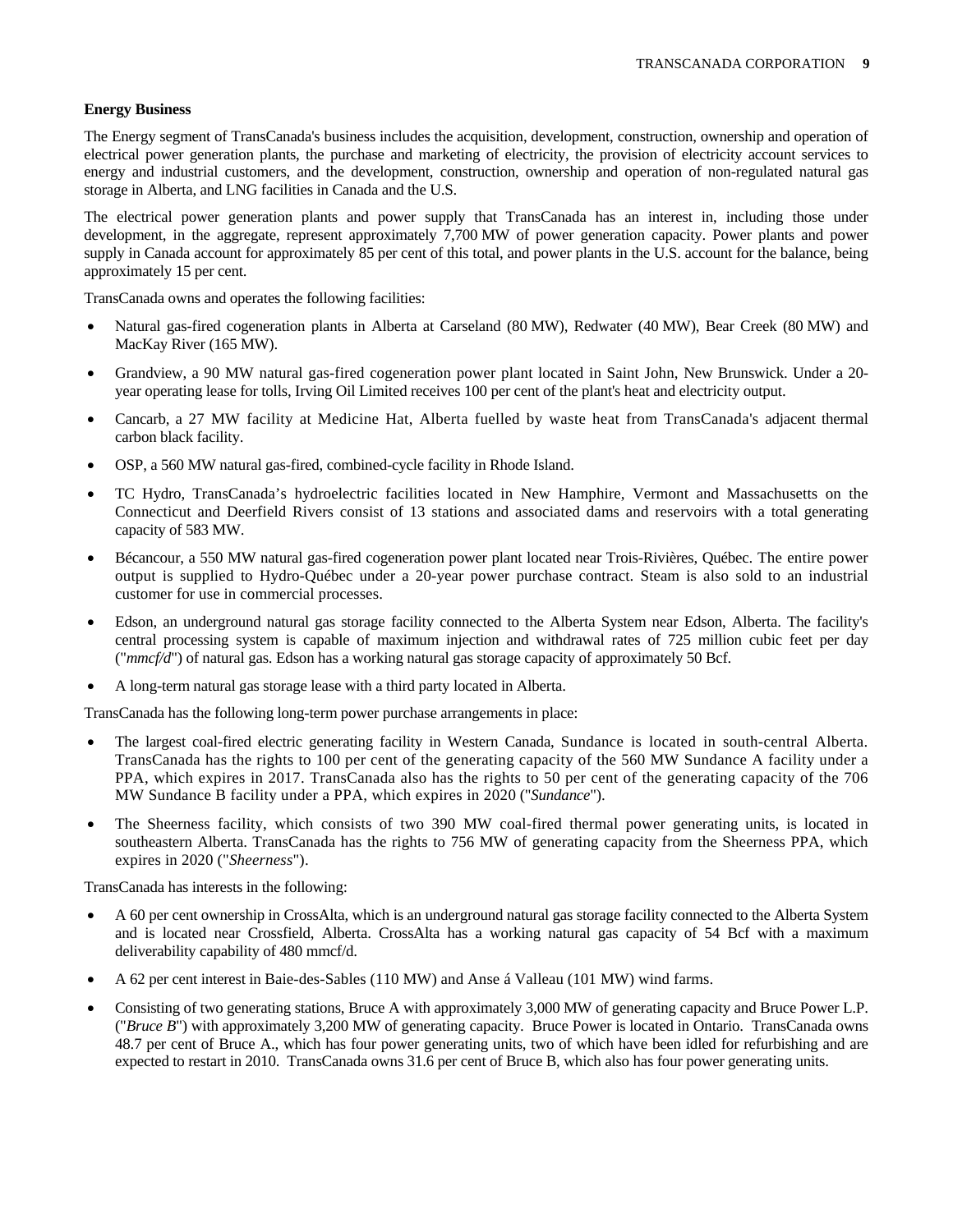TransCanada owns the following facilities which are under construction or development:

- The third phase of the 740 MW Cartier Wind Energy Project, the Carleton wind farms, which began construction in late 2007 as well as the remaining three projects which are under planning and development.
- The Portlands Energy Centre, a 550 MW high efficiency, combined-cycle natural gas generation power plant located near downtown Toronto, Ontario is 50 percent owned by TransCanada and is under construction. The plant is expected to be operational in simple-cycle mode, delivering 340 MW of electricity beginning June in 2008. It is anticipated to be fully commissioned in its combined-cycle mode, delivering 550 MW of power in the second quarter of 2009.
- A 683 MW natural gas-fired power plant near the town of Halton Hills, Ontario is under construction and is expected to be placed in service in the third quarter of 2010.
- A joint venture with Shell, Broadwater is a proposed offshore LNG project located in the New York waters of Long Island Sound, capable of receiving, storing and regasifying imported LNG with an average send-out capacity of approximately one Bcf per day of natural gas. TransCanada holds a 50 per cent interest in Broadwater.
- A joint venture with Petro-Canada, Cacouna is a proposed LNG project in Québec at Gros Cacouna harbour on the St. Lawrence River in Québec, Cacouna would be capable of receiving, storing and regasifying imported LNG with an average send-out capacity of approximately 500 mmcf/d of natural gas. TransCanada has a 50 per cent interest in Cacouna.
- The proposed Kibby wind power project is located in Kibby and Skinner Townships in northwestern Franklin County, Maine. Subject to receipt of U.S. federal and state approvals, construction of the new facilities could begin in 2008 with an expected in-service date of 2009/2010.

Further information about TransCanada's energy holdings and significant developments and opportunities relating to energy can be found in the MD&A under the headings "Energy - Financial Analysis" and "Energy - Opportunities and Developments".

# **HEALTH, SAFETY AND ENVIRONMENT RISK MANAGEMENT**

TransCanada is committed to providing a safe and healthy environment for its employees, contractors and the public, and to protecting the environment. Health, safety and environment ("*HS&E*") is a priority in all of TransCanada's operations and the Company is committed to ensuring it is in conformance with its internal policies and regulated requirements, and is an industry leader. The HS&E Committee of TransCanada's Board of Directors monitors conformance with TransCanada's HS&E corporate policy through regular reporting. TransCanada's HS&E management system is modeled to the elements of the International Organization of Standardization's ("*ISO*") standard for environmental management systems, ISO 14001, and focuses resources on the areas of significant risk to the organization's HS&E business activities. Management is regularly advised of all important HS&E operational issues and initiatives by way of formal reporting processes. TransCanada's HS&E management system and performance are assessed by an independent outside firm every three years or more often if requested by the HS&E Committee. The most recent assessment was conducted in November 2006. These assessments involve senior management and employee interviews, review of policies, procedures, objectives, performance measurement and reporting.

# **Safety**

In 2007, employee and contractor health and safety performance continued to improve relative to previous years and benchmarked within the top level of industry peers. The Company's assets were highly reliable in 2007 and there were no incidents that were material to the Company's operations.

Under the approved regulatory models in Canada, pipeline integrity expenditures on NEB and AUC regulated pipelines are treated on a flow-through basis and, as a result, have no impact on TransCanada's earnings. The Company expects to spend approximately \$120 million in 2008 for pipeline integrity on its wholly owned pipelines, which is slightly higher than the amount spent in 2007, reflecting the acquisition of ANR and slightly increased spending in Canada. Spending associated with public safety on the Energy assets is focused primarily on hydro dams and associated equipment, and is consistent with previous years.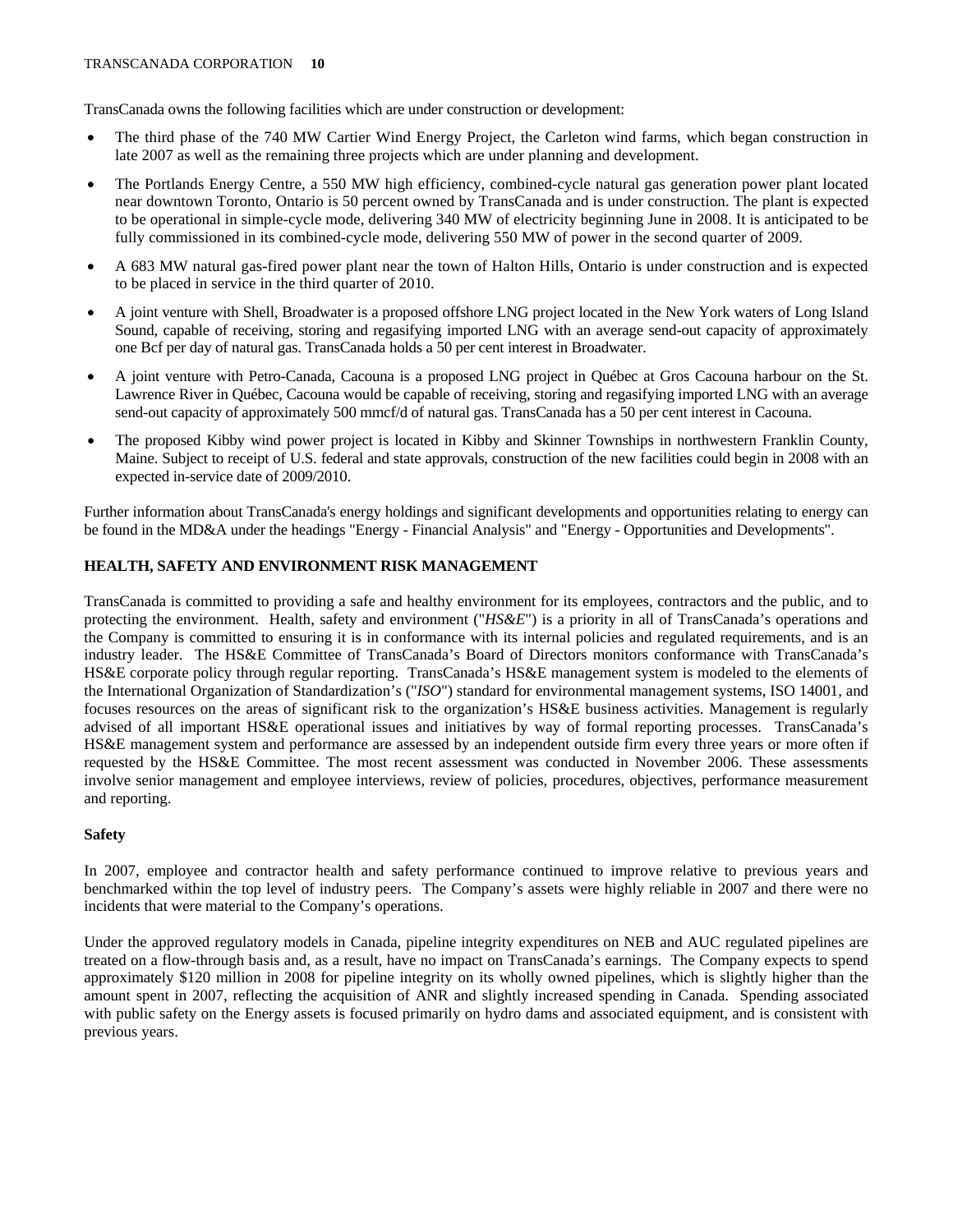# **Environment**

TransCanada's operations are subject to various environmental laws and regulations that establish compliance and remediation obligations. There are no outstanding orders, material claims or lawsuits against the Company in relation to the release or discharge of any material into the environment or in connection with environmental protection. The Company believes that it has established appropriate reserves, where required, for environmental liabilities.

Environmental risks from TransCanada's facilities typically include air emissions such as nitrogen oxides (NOx), particulate matter and greenhouse gases, potential land impacts, including land reclamation following construction, releases, chemical and hydrocarbon storage, and waste management control to minimize hazardous wastes, and water impacts such as water discharge. TransCanada utilizes a risk-based environmental assessment approach. All businesses are assessed annually and specific facilities, installations and activities are reviewed on a one- to three-year cycle, depending on the Company's assessment of risk. Business and/or facility inspections are completed on a monthly, quarterly or annual basis, depending on the entity and the assessment of risk. There were no materially significant environmental matters arising from these assessments conducted during 2007.

Climate change policy continues to evolve at regional, national and international levels. Under the Specified Gas Emitters Regulation, as of July 1, 2007, industrial facilities in Alberta are required to reduce their greenhouse gas emissions intensities by 12 per cent. TransCanada's Alberta-based facilities are subject to this regulation which also extends to the Sundance and Sheerness facilities with which the Company has PPAs. Plans have been developed to manage the costs of compliance incurred by these assets. The regulation is not expected to have a material impact on the Company's results. Compliance costs related to the Alberta System are expected to be recovered through tolls paid by customers. Recovery of compliance costs related to the Company's power generation facilities in Alberta is dependent ultimately on market prices for electricity. The Company recorded in 2007 a charge of \$14 million for the period from July 1, 2007 to December 31, 2007 related to the new Alberta environmental regulation.

A hydrocarbon royalty tax took effect in Québec on October 1, 2007 and is expected to affect mainly the Bécancour power generation facility. A regulatory proceeding is under way to determine the method of collecting the tax. The Company recorded a charge of \$2 million for the period October 1, 2007 to December 31, 2007 for Québec royalties.

British Columbia recently announced a carbon tax, with an effective date of July 2008, which is expected to be applied to fuel usage at the Company's pipeline compressor facilities in that province. The specifics of the application of the tax are still being assessed. Compliance costs related to this tax are anticipated to be recovered through tolls paid by customers.

The Government of Canada released in April 2007 the Regulatory Framework for Air Emissions ("*Framework*"). The Framework outlines short-, medium- and long-term objectives for managing both greenhouse gas emissions and air pollutants in Canada. The Company expects a number of its facilities will be affected by pending Federal climate change regulations that will be put in place to meet the Framework's objectives. It is unknown at this time whether the impacts from the pending regulations will be material as the final form of compliance options is still evolving.

Climate change legislation is evolving at both the federal and state levels in the U.S. The Company expects a number of its facilities could be affected by these legislative initiatives, but timing and specific policy objectives remain uncertain.

The Company continues to be involved in discussions with governments in jurisdictions where TransCanada has operations and where climate change policy is under development. TransCanada is also continuing its programs to manage greenhouse gas emissions from its facilities and to evaluate new processes and technologies that result in improved efficiencies and lower greenhouse gas emission rates.

# **LEGAL PROCEEDINGS AND REGULATORY ACTIONS**

The Canadian Alliance of Pipeline Landowners' Association ("*CAPLA*") and two individual landowners commenced an action in 2003 under Ontario's *Class Proceedings Act*, 1992, against TransCanada and Enbridge Inc. for damages of \$500 million alleged to arise from the creation of a control zone within 30 metres of a pipeline pursuant to Section 112 of the *National Energy Board Act.* On November 20, 2006, TransCanada and Enbridge Inc. were granted a dismissal of the case but CAPLA has appealed that decision. The appeal was heard on December 18, 2007 and the Ontario Court of Appeal reserved their decision. TransCanada continues to believe the claim is without merit and will vigorously defend the action. TransCanada has made no provision for any potential liability. Liabilities, if any, would be dealt with through the NEB.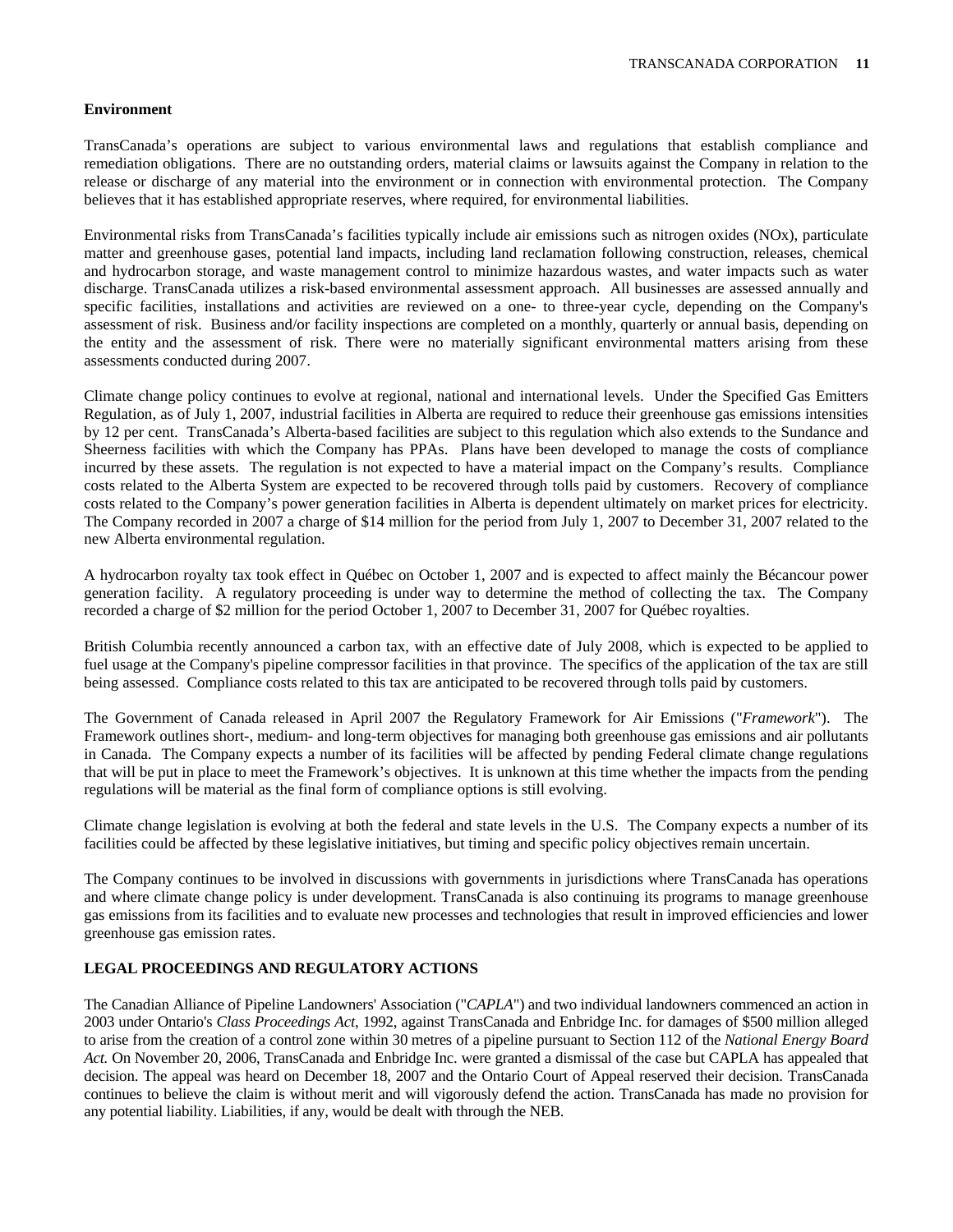#### TRANSCANADA CORPORATION **12**

TransCanada and its subsidiaries are subject to various other legal proceedings and actions arising in the normal course of business. While the final outcome of such legal proceedings and actions cannot be predicted with certainty, it is the opinion of TransCanada's management that the resolution of such proceedings and actions will not have a material impact on TransCanada's consolidated financial position or results of operations.

# **MATERIAL CONTRACTS**

The ANR Purchase and Sale Agreement as described in this AIF under "General Development of the Business - Developments in the Pipelines Business" is available on SEDAR at www.sedar.com under TransCanada's profile.

# **TRANSFER AGENT AND REGISTRAR**

TransCanada's transfer agent and registrar is Computershare Trust Company of Canada with transfer facilities in the Canadian cities of Vancouver, Calgary, Winnipeg, Toronto, Montréal and Halifax.

# **INTEREST OF EXPERTS**

Our auditors, KPMG LLP, have confirmed that they are independent within the meaning of the Rules of Professional Conduct of the Institute of Chartered Accountants of Alberta.

# **RISK FACTORS**

A discussion of the Company's risk factors can be found in the MD&A for the year ended December 31, 2007, which is incorporated by reference herein, under the headings "Pipelines - Opportunities and Developments", "Pipelines - Business Risks", "Energy - Opportunities and Developments", "Energy - Business Risks" and "Risk Management and Financial Instruments".

# **DIVIDENDS**

The Board has not adopted a formal dividend policy. The Board reviews the financial performance of TransCanada quarterly and makes a determination of the appropriate level of dividends to be declared in the following quarter. Currently, TransCanada's payment of dividends on its common shares is funded from dividends TransCanada receives as the sole common shareholder of TCPL. Provisions of various trust indentures and credit arrangements to which TCPL is a party restrict TCPL's ability to declare and pay dividends to TransCanada under certain circumstances and, if such restrictions apply, they may, in turn, have an impact on TransCanada's ability to declare and pay dividends on its common shares. In the opinion of TransCanada's management, such provisions do not currently restrict or alter TransCanada's ability to declare or pay dividends.

The dividends declared per common share of TransCanada during the past three completed financial years are set forth in the following table:

|                                                                          | <b>200<sup>-</sup></b>  | 200c                           | 2005                   |
|--------------------------------------------------------------------------|-------------------------|--------------------------------|------------------------|
| $\mathbf{r}$<br>common<br>declared<br>shares<br>Dividends<br>$_{\rm on}$ | $\sim$<br>– ጥ<br>-91.90 | $\cap$<br>$\triangle$<br>01.2c | $\sim$ $\sim$<br>01.44 |

# **DESCRIPTION OF CAPITAL STRUCTURE**

# **Share Capital**

TransCanada's authorized share capital consists of an unlimited number of common shares, of which 539,765,547 were issued and outstanding at Year End, and an unlimited number of first preferred shares and second preferred shares, issuable in series, of which none are outstanding. The following is a description of the material characteristics of each of these classes of shares.

# *Common Shares*

The common shares entitle the holders thereof to one vote per share at all meetings of shareholders, except meetings at which only holders of another specified class of shares are entitled to vote, and, subject to the rights, privileges, restrictions and conditions attaching to the first preferred shares and the second preferred shares, whether as a class or a series, and to any other class or series of shares of TransCanada which rank prior to the common shares, entitle the holders thereof to receive (i) dividends if, as and when declared by the Board out of the assets of TransCanada properly applicable to the payment of the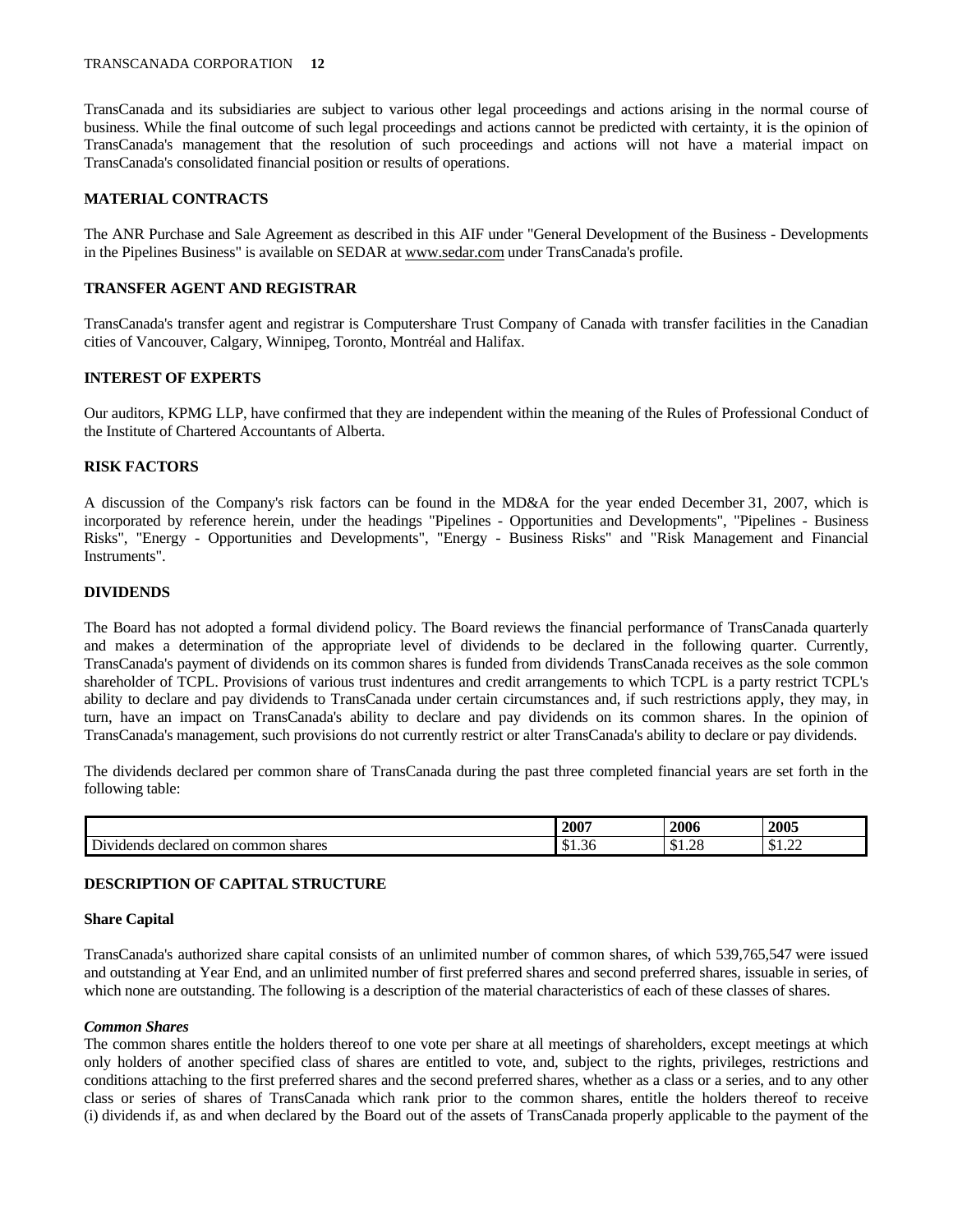dividends in such amount and payable at such times and at such place or places as the Board may from time to time determine and (ii) the remaining property of TransCanada upon a dissolution.

# *First Preferred Shares*

Subject to certain limitations, the Board may, from time to time, issue first preferred shares in one or more series and determine for any such series, its designation, number of shares and respective rights, privileges, restrictions and conditions. The first preferred shares as a class, have, among others, provisions to the following effect.

The first preferred shares of each series rank on a parity with the first preferred shares of every other series, and are entitled to preference over the common shares, the second preferred shares and any other shares ranking junior to the first preferred shares with respect to the payment of dividends, the repayment of capital and the distribution of assets of TransCanada in the event of a liquidation, dissolution or winding up of TransCanada.

Except as provided by the *Canada Business Corporations Act* or as referred to below, the holders of the first preferred shares will not have any voting rights nor will they be entitled to receive notice of or to attend shareholders' meetings. The holders of any particular series of first preferred shares will, if the directors so determine prior to the issuance of such series, be entitled to such voting rights as may be determined by the directors if TransCanada fails to pay dividends on that series of preferred shares for any period as may be so determined by the directors.

The provisions attaching to the first preferred shares as a class may be modified, amended or varied only with the approval of the holders of the first preferred shares as a class. Any such approval to be given by the holders of the first preferred shares may be given by the affirmative vote of the holders of not less than  $66\frac{2}{3}$  per cent of the first preferred shares represented and voted at a meeting or adjourned meeting of such holders.

# *Second Preferred Shares*

The rights, privileges, restrictions and conditions attaching to the second preferred shares are substantially identical to those attaching to the first preferred shares, except that the second preferred shares are junior to the first preferred shares with respect to the payment of dividends, repayment of capital and the distribution of assets of TransCanada in the event of a liquidation, dissolution or winding up of TransCanada.

# **CREDIT RATINGS**

Although TransCanada has not issued debt to the public, it has been assigned an issuer rating by Moody's Investors Service of A3 with a stable outlook. TransCanada does not presently intend to issue debt securities to the public in its own name and future financing requirements are expected to continue to be funded primarily through its subsidiary, TCPL. The following table sets out the credit ratings assigned to those outstanding classes of securities of TCPL which have been rated:

| Overall                                  | <b>DBRS</b>    | Moody's        | S&P        |
|------------------------------------------|----------------|----------------|------------|
| Senior Unsecured Debt                    |                |                |            |
| <b>Debentures</b>                        | A              | A <sub>2</sub> | $A-$       |
| Medium-term Notes                        |                | A <sub>2</sub> | $A-$       |
| Junior Subordinated Notes <sup>(1)</sup> | BBB (high)     | A <sub>3</sub> | <b>BBB</b> |
| <b>Preferred Shares</b>                  | $Pfd-2$ (low)  | Baa1           | <b>BBB</b> |
| <b>Commercial Paper</b>                  | $R-1$ (low)    | $P-1$          |            |
| <b>Trend/Rating Outlook</b>              | $Stable^{(1)}$ | Stable         | Negative   |

 $^{(1)}$  Issued May 3, 2007.

Credit ratings are intended to provide investors with an independent measure of credit quality of an issue of securities. Credit ratings are not recommendations to purchase, hold or sell securities and do not address the market price or suitability of a specific security for a particular investor. There is no assurance that any rating will remain in effect for any given period of time or that any rating will not be revised or withdrawn entirely by a rating agency in the future if, in its judgment, circumstances so warrant. A description of the rating agencies' credit ratings listed in the table above is set out below.

# **DBRS**

DBRS has different rating scales for Short and Long-Term Debt and preferred shares. "High" or "low" grades are used to indicate the relative standing within a rating category. The absence of either a "high" or "low" designation indicates the rating is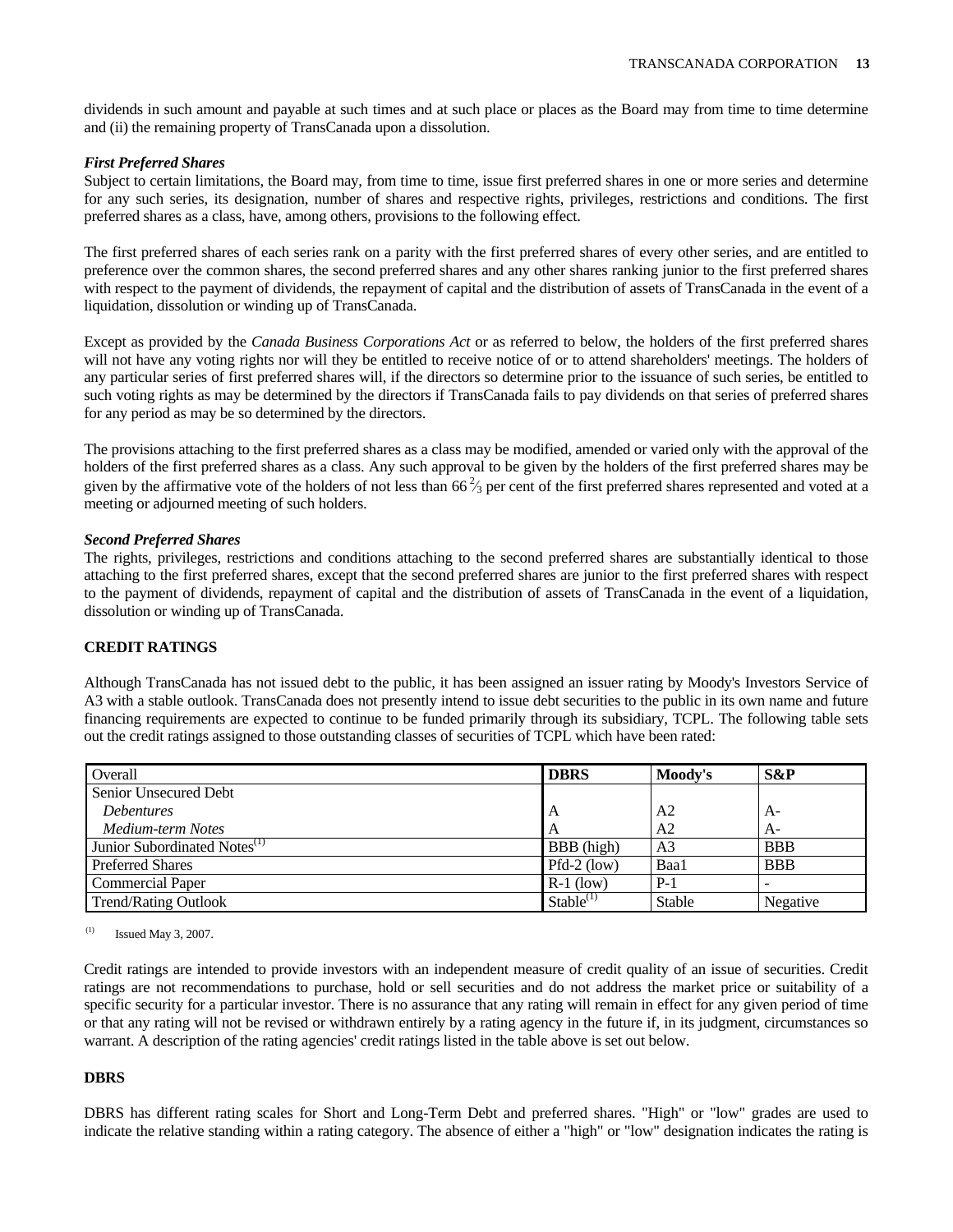#### TRANSCANADA CORPORATION **14**

in the "middle" of the category. The R-1 (low) rating assigned to TCPL's Short-Term Debt is the third highest of ten rating categories and indicates satisfactory credit quality. The overall strength and outlook for key liquidity, debt and profitability ratios is not normally as favourable as with higher rating categories, but these considerations are still respectable. Any qualifying negative factors that exist are considered manageable, and the entity is normally of sufficient size to have some influence in its industry. The A rating assigned to TCPL's Senior Unsecured Debt is the third highest of ten categories for Long-Term Debt. Long-Term Debt rated A is of satisfactory credit quality. Protection of interest and principal is still substantial, but the degree of strength is less than that of AA rated securities. While a respectable rating, entities in the A category are considered to be more susceptible to adverse economic conditions and have greater cyclical tendencies than higher rated entities. The BBB (high) rating assigned to Junior Subordinated Notes is the fourth highest of the ten categories for Long-Term Debt. Long-Term Debt rated BBB is of adequate credit quality. Protection of interest and principal is considered acceptable but there may be other adverse conditions present which reduce the strength of the entity and its rated securities. The Pfd-2 (low) rating assigned to TCPL's preferred shares is the second highest of six rating categories for preferred shares. Preferred shares rated Pfd-2 are of satisfactory credit quality. Protection of dividends and principal is still substantial; however, earnings, the balance sheet and coverage ratios are not as strong as Pfd-1 rated companies.

# **Moody's Investor Services (Moody's)**

Moody's has different rating scales for short and long-term obligations. Numerical modifiers 1, 2 and 3 are applied to each rating classification, with 1 being the highest and 3 being the lowest. The P-1 rating assigned to TCPL's Short-Term Debt is the highest of four rating categories and indicates a superior ability to repay short-term debt obligations. The A2 rating assigned to TCPL's senior secured and Senior Unsecured Debt and the A3 rating assigned to its junior subordinated debt is the third highest of nine rating categories for long-term obligations. Obligations rated A are considered upper-medium grade and are subject to low credit risk. The Baa1 rating assigned to TCPL's preferred shares is the fourth highest of nine rating categories for long-term obligations. Obligations rated Baa are subject to moderate credit risk, are considered medium-grade, and as such, may possess certain speculative characteristics.

# **Standard & Poor's (S&P)**

S&P has different rating scales for short and long-term obligations. Ratings may be modified by the addition of a plus (+) or minus (-) sign to show the relative standing within a particular rating category. The A- rating assigned to TCPL's senior unsecured debt is the third highest of ten rating categories for long-term obligations. An A rating indicates the obligor's capacity to meet its financial commitment is strong; however, the obligation is somewhat susceptible to the adverse effects of changes in circumstances and economic conditions than obligations in higher rated categories. The BBB ratings assigned to TCPL's Junior Subordinated Notes and preferred shares are the fourth highest of ten rating categories for long-term obligations. An obligation rated BBB exhibits adequate protection parameters. However, adverse economic conditions or changing circumstances are more likely to lead to a weakened capacity of the obligor to meet its financial commitment on the obligation.

# **MARKET FOR SECURITIES**

TransCanada's common shares are listed on the Toronto Stock Exchange ("*TSX*") and the New York Stock Exchange ("*NYSE*"). The following table sets forth the reported monthly high and low trading prices and monthly trading volumes of the common shares of TransCanada on the TSX for the period indicated:

# **Common Shares (TRP)**

|                  | High  | Low   | <b>Volume</b> |
|------------------|-------|-------|---------------|
| <b>Month</b>     | \$)   | \$)   | <b>Traded</b> |
| December 2007    | 40.73 | 38.95 | 17,822,199    |
| November 2007    | 40.69 | 38.10 | 28,532,491    |
| October 2007     | 40.24 | 36.47 | 30,876,596    |
| September 2007   | 37.19 | 35.80 | 28, 163, 823  |
| August 2007      | 38.62 | 35.43 | 29,811,560    |
| <b>July 2007</b> | 39.83 | 36.17 | 33,442,298    |
| June 2007        | 39.36 | 35.77 | 30,897,359    |
| May 2007         | 40.29 | 38.77 | 25,520,203    |
| April 2007       | 40.26 | 37.75 | 22,302,817    |
| March 2007       | 39.80 | 36.75 | 30,461,884    |
| February 2007    | 39.28 | 37.17 | 28,769,671    |
| January 2007     | 41.35 | 38.28 | 29,422,031    |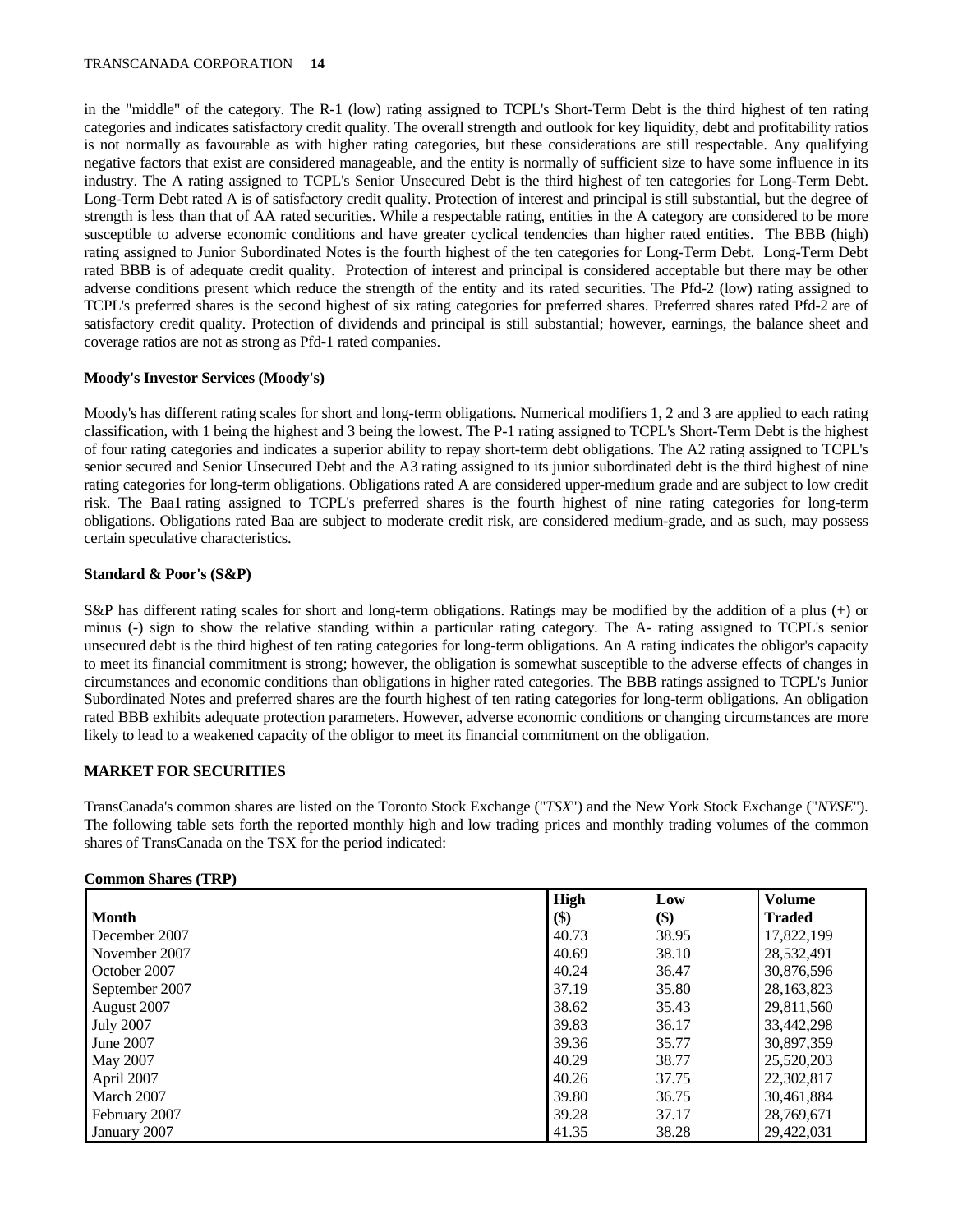In addition, TransCanada's subsidiary, TCPL, has Cumulative Redeemable First Preferred Shares, Series U and Series Y listed on the TSX.

# **DIRECTORS AND OFFICERS**

As of February 25, 2008, the directors and officers of TransCanada as a group beneficially owned, directly or indirectly, or exercised control or direction over an aggregate of 312,588 common shares of TransCanada. This constitutes less than one per cent of TransCanada's common shares and less than one per cent of the voting securities of any of its subsidiaries or affiliates. In additions, officers held exercisable options to acquire an aggregate of 2,296,740 additional common shares. TransCanada collects this information from its directors and officers but otherwise has no direct knowledge of individual holdings of its securities.

# **Directors**

Set forth below are the names of the thirteen directors who served on the Board at Year End, together with their jurisdictions of residence, all positions and offices held by them with TransCanada and its significant affiliates, their principal occupations or employment during the past five years and the year from which each director has continually served as a director of TransCanada and, prior to the arrangement, with TCPL. Positions and offices held with TransCanada are also held by such person at TCPL.

| Name and<br><b>Place of Residence</b>                                          | <b>Principal Occupation During the Five Preceding Years</b>                                                                                                                                                                                                                                                                                                                                                          | <b>Director Since</b> |
|--------------------------------------------------------------------------------|----------------------------------------------------------------------------------------------------------------------------------------------------------------------------------------------------------------------------------------------------------------------------------------------------------------------------------------------------------------------------------------------------------------------|-----------------------|
| Kevin E. Benson <sup>(1)</sup><br>Wheaton, Illinois<br><b>United States</b>    | President and Chief Executive Officer, Laidlaw International, Inc. (transportation<br>from June 2003 to October 2007, and Laidlaw, Inc. from<br>services)<br>September 2002 to June 2003.                                                                                                                                                                                                                            | 2005                  |
| Derek H. Burney, O.C.<br>Ottawa, Ontario<br>Canada                             | Senior strategic advisor at Ogilvy Renault LLP (law firm) and Chairman,<br>CanWest Global Communications Corp. (communications). Lead director at<br>Shell Canada Limited (oil and gas) from April 2001 to May 2007. President and<br>Chief Executive Officer, CAE Inc. (technology) from October 1999 to<br>August 2004.                                                                                            | 2005                  |
| Wendy K. Dobson<br>Uxbridge, Ontario<br>Canada                                 | Professor, Rotman School of Management and Director, Institute for<br>International Business, University of Toronto. Vice Chair, Canadian Public<br>Accountability Board. Director, Toronto-Dominion Bank.                                                                                                                                                                                                           | 1992                  |
| E. Linn Draper<br>Lampasas, Texas<br><b>United States</b>                      | Director, Alliance Data Systems Corporation (data processing and services),<br>Alpha Natural Resources, Inc. (mining), NorthWestern Corporation (conducting<br>business as NorthWestern Energy) (oil and gas) and Lead Director of<br>Temple-Inland Inc. (materials). Chairman, President and Chief Executive Officer<br>of Columbus, Ohio-based American Electric Power Co., Inc. from April 1993 to<br>April 2004. | 2005                  |
| The Hon. Paule Gauthier,<br>P.C., O.C., O.Q., Q.C.<br>Québec, Québec<br>Canada | Senior Partner, Stein Monast LLP (law firm). Director, Cossette Communication<br>Group Inc., Institut Québecois des Hautes Études Internationales, Laval<br>University, Metro Inc., RBC Dexia Investor Services Trust, Rothmans Inc. and<br>Royal Bank of Canada.                                                                                                                                                    | 2002                  |
| Kerry L. Hawkins<br>Winnipeg, Manitoba<br>Canada                               | Director, NOVA Chemicals Corporation.<br>President,<br>Cargill<br>Limited<br>(agricultural) from September 1982 to December 2005.                                                                                                                                                                                                                                                                                    | 1996                  |
| S. Barry Jackson<br>Calgary, Alberta<br>Canada                                 | Chair of the Board, TransCanada since April 2005. Director, Cordero Energy Inc.<br>(oil and gas) and Nexen Inc. (oil and gas) Chair of Resolute Energy Inc. (oil and<br>gas) from January 2002 to April 2005 and Chair of Deer Creek Energy Limited<br>(oil and gas) from April 2001 to September 2005.                                                                                                              | 2002                  |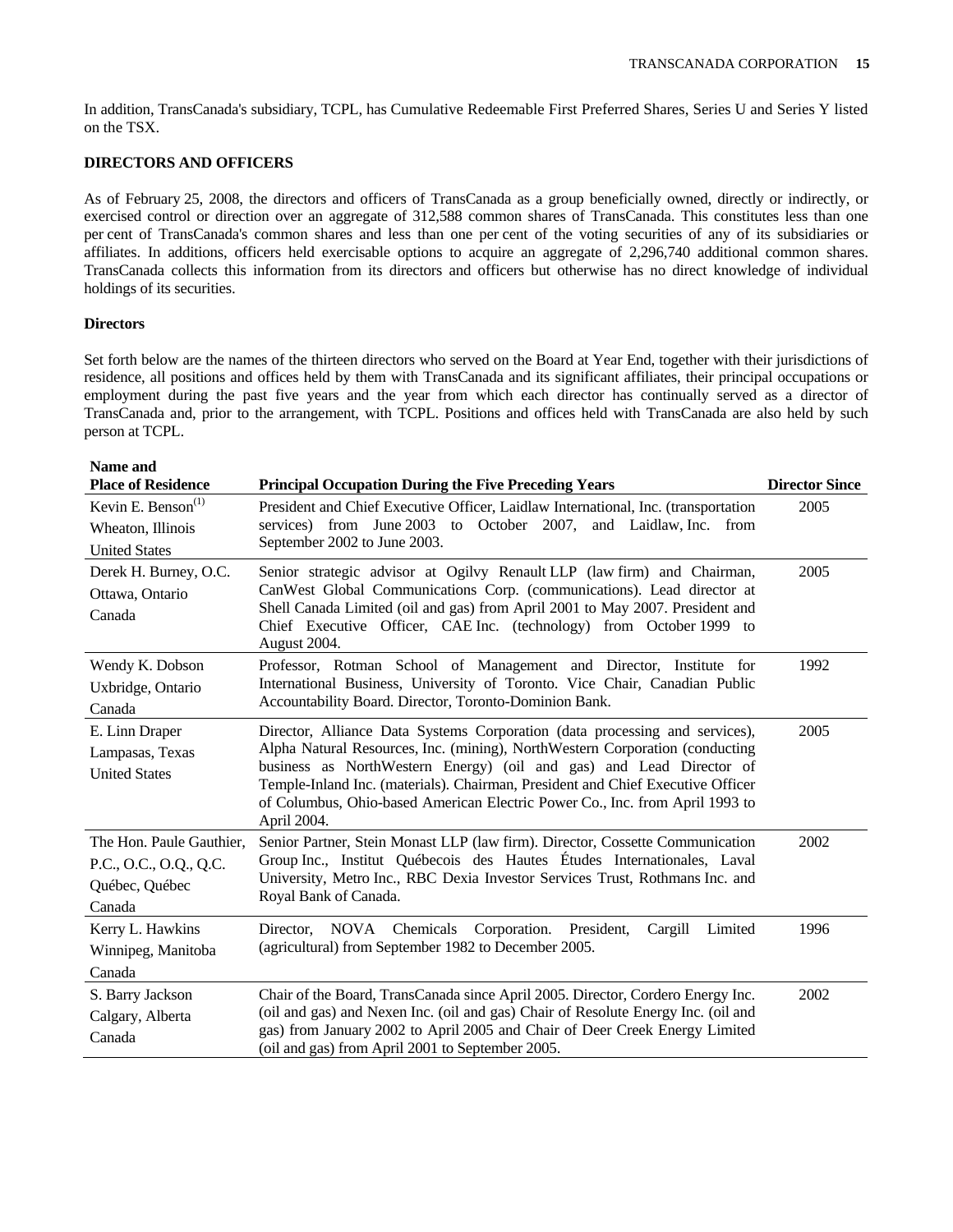| Name and                                                                                  |                                                                                                                                                                                                                                                                                                                                                                                                                                                                                                                                                                                                                                                                         |                               |
|-------------------------------------------------------------------------------------------|-------------------------------------------------------------------------------------------------------------------------------------------------------------------------------------------------------------------------------------------------------------------------------------------------------------------------------------------------------------------------------------------------------------------------------------------------------------------------------------------------------------------------------------------------------------------------------------------------------------------------------------------------------------------------|-------------------------------|
| <b>Place of Residence</b><br>Paul L. Joskow<br>New York, New York<br><b>United States</b> | <b>Principal Occupation During the Five Preceding Years</b><br>Economist and President of the Alfred P. Sloan Foundation. On leave from his<br>position as Professor of Economics and Management, Massachusetts Institute of<br>Technology ("MIT") where he has been on the faculty since 1972. Director of the<br>MIT Center for Energy and Environmental Policy Research from 1999 to 2007.<br>Director of Exelon Corporation (energy) since July 2007. Trustee of Putnam<br>Mutual Funds. President of the Yale University Council until July 1, 2006 and<br>was on the Board of Directors of the Whitehead Institute of Biological Research<br>until February 2005. | <b>Director Since</b><br>2004 |
| Harold N. Kvisle<br>Calgary, Alberta<br>Canada                                            | President and Chief Executive Officer of TransCanada since May 2003 and<br>TCPL since May 2001. Director, Bank of Montreal.                                                                                                                                                                                                                                                                                                                                                                                                                                                                                                                                             | 2001                          |
| John A. MacNaughton,<br>C.M.<br>Toronto, Ontario<br>Canada                                | Chairman of the Business Development Bank of Canada and of the Canadian<br>Trading and Quotation System Inc. (stock exchange). Director, Nortel Networks<br>Corporation and Nortel Networks Limited (the principal operating subsidiary of<br>Nortel Networks Corporation) (technology). Founding President and Chief<br>Executive Officer of the Canadian Pension Plan Investment Board from 1999 to<br>2005.                                                                                                                                                                                                                                                          | 2006                          |
| David P. O'Brien <sup>(2)</sup><br>Calgary, Alberta<br>Canada                             | Chair, EnCana Corporation (oil and gas) since April 2002 and Chair, Royal Bank<br>of Canada since February 2004. Director, Molson Coors Brewing Company, and<br>C.D. Howe Institute. Chancellor, Concordia University and a member of the<br>Science, Technology and Innovation Council of Canada.                                                                                                                                                                                                                                                                                                                                                                      | 2001                          |
| W. Thomas Stephens<br>Greenwood Village,<br>Colorado<br><b>United States</b>              | Chairman and Chief Executive Officer of Boise Cascade, LLC (paper, forest<br>products and timberland assets) since November 2005. Trustee of Putnam<br>Mutual Funds.                                                                                                                                                                                                                                                                                                                                                                                                                                                                                                    | $2007^{(3)}$                  |
| D. Michael G. Stewart<br>Calgary, Alberta<br>Canada                                       | Principal of the privately held Ballinacurra Group of Investment Companies<br>since March 2002. Director, Canadian Energy Services Inc. and Pengrowth<br>Corporation. Director of Esprit Exploration Ltd. (oil and gas) from May 2002 to<br>September 2004; a director of Canada Southern Petroleum Ltd. from June 2003<br>to August 2004; a trustee of Esprit Energy Trust (oil and gas) from August 2004<br>to October 2006; and a director of Creststreet Power & Income General Partner<br>Limited, the General Partner of Creststreet Power & Income Fund L.P. (wind<br>power) from December 2003 to February 2006.                                                | 2006                          |

<sup>(1)</sup> Mr. Benson was President and Chief Executive Officer of Canadian Airlines International Ltd. from July 1996 to February 2000. Canadian Airlines International Ltd. filed for protection under the *Companies' Creditors Arrangement Act* (Canada) and applicable bankruptcy protection statutes in the U.S. on March 24, 2000.

(2) Mr. O'Brien was a director of Air Canada in April 2003 when Air Canada filed for protection under the *Companies' Creditors Arrangement Act* (Canada) and applicable bankruptcy protection statutes in the U.S.

(3) Mr. Stephens previously served on the Board from 2000 to 2005.

Each director holds office until the next annual meeting or until his or her successor is earlier elected or appointed.

# **Officers**

All of the executive officers and corporate officers of TransCanada reside in Calgary, Alberta, Canada. References to positions and offices with TransCanada prior to May 15, 2003 are references to the positions and offices held with TCPL. Current positions and offices held with TransCanada are also held by such person at TCPL. As of the date hereof, the officers of TransCanada, their present positions within TransCanada and their principal occupations during the five preceding years are as follows: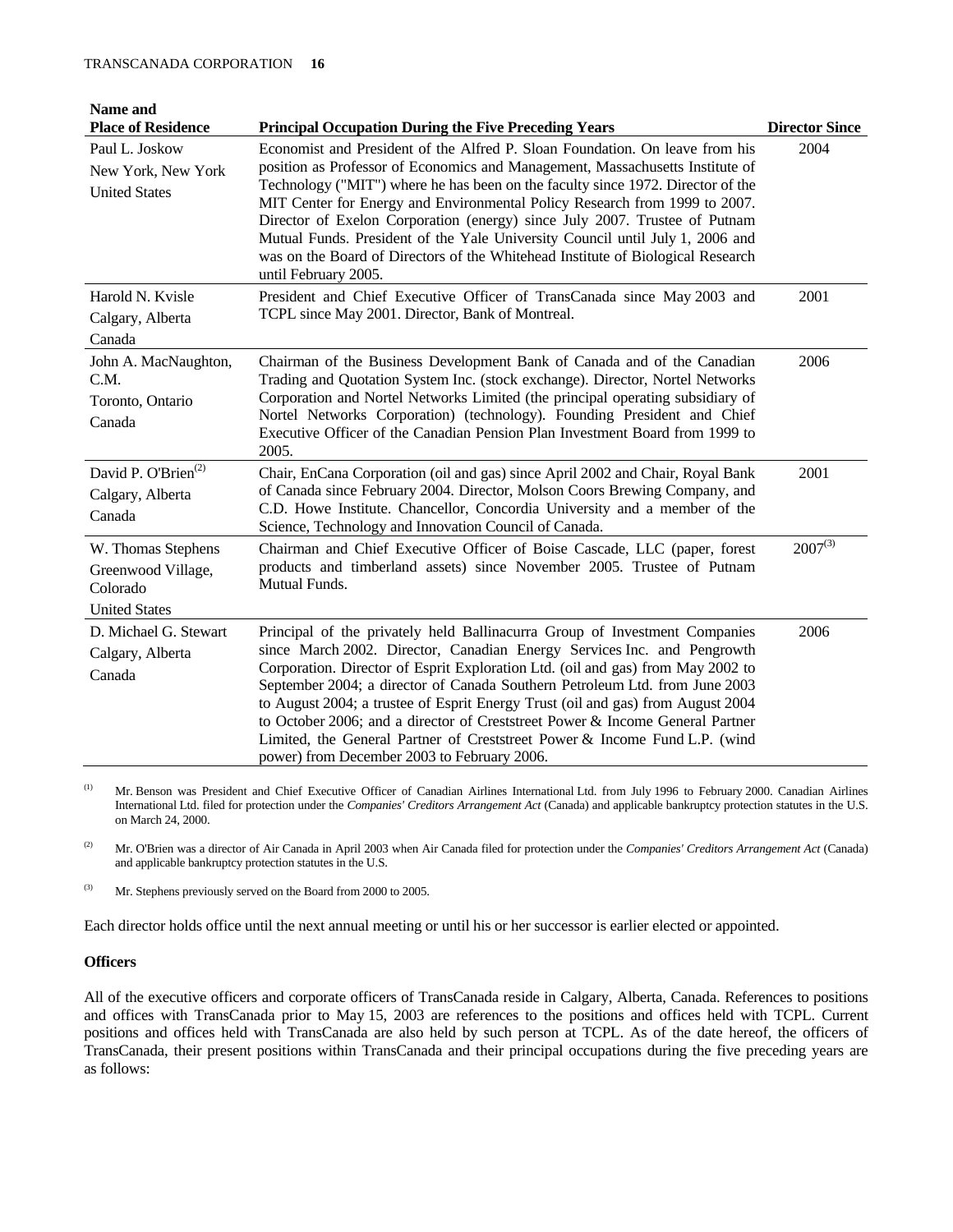|                       |                                                                                            | <b>Principal Occupation During</b>                                                                                                                                                                                                                                                                                                                                                                               |
|-----------------------|--------------------------------------------------------------------------------------------|------------------------------------------------------------------------------------------------------------------------------------------------------------------------------------------------------------------------------------------------------------------------------------------------------------------------------------------------------------------------------------------------------------------|
| <b>Name</b>           | <b>Present Position Held</b>                                                               | the Five Preceding Years                                                                                                                                                                                                                                                                                                                                                                                         |
| Harold N. Kvisle      | President and Chief Executive                                                              | President and Chief Executive Officer                                                                                                                                                                                                                                                                                                                                                                            |
|                       | Officer                                                                                    |                                                                                                                                                                                                                                                                                                                                                                                                                  |
| Russell K. Girling    | President, Pipelines                                                                       | Executive Vice-President, Corporate Development and Chief<br>Financial Officer, March 2003 to June 2006. Prior to<br>March 2003, Executive Vice-President and Chief Financial<br>Officer.                                                                                                                                                                                                                        |
| Gregory A. Lohnes     | <b>Executive Vice-President and</b><br><b>Chief Financial Officer</b>                      | Prior to June 2006, President and Chief Executive Officer of<br>Great Lakes Gas Transmission Company.                                                                                                                                                                                                                                                                                                            |
| Dennis J. McConaghy   | <b>Executive Vice-President.</b>                                                           | Prior to June 2006, Executive Vice-President, Gas                                                                                                                                                                                                                                                                                                                                                                |
|                       | Pipeline Strategy and<br>Development                                                       | Development.                                                                                                                                                                                                                                                                                                                                                                                                     |
| Sean McMaster         | Executive Vice-President,<br>Corporate and General Counsel<br>and Chief Compliance Officer | Prior to October 2006, General Counsel and Chief Compliance<br>Officer. Prior thereto, General Counsel since June 2006.<br>Vice-President, Transactions, Power Division, TCPL from<br>April 2003 to June 2006. President TransCanada Power<br>Services Ltd., general partner of TransCanada Power, L.P. from<br>June 2003 to August 2005. Prior to June 2003, Vice-President,<br>TransCanada Power Services Ltd. |
| Alexander J. Pourbaix | President, Energy                                                                          | Executive Vice-President, Power, March 2003 to June 2006.<br>Prior to March 2003, Executive Vice-President, Power<br>Development.                                                                                                                                                                                                                                                                                |
| Sarah E. Raiss        | Executive Vice-President.<br><b>Corporate Services</b>                                     | <b>Executive Vice-President, Corporate Services</b>                                                                                                                                                                                                                                                                                                                                                              |
| Donald M. Wishart     | Executive Vice-President.<br>Operations and Engineering                                    | Prior to March 2003, Senior Vice-President, Field Operations.                                                                                                                                                                                                                                                                                                                                                    |

# *Executive Officers*

# *Corporate Officers*

| Prior to June 2006, Associate General Counsel, Corporate. |
|-----------------------------------------------------------|
|                                                           |
|                                                           |
|                                                           |
|                                                           |
|                                                           |
|                                                           |

# **CORPORATE GOVERNANCE**

The Board and the members of TransCanada's management are committed to the highest standards of corporate governance. TransCanada's corporate governance practices comply with the governance rules of the Canadian Securities Administrators ("*CSA*"), those of the NYSE applicable to foreign issuers and of the U.S. Securities and Exchange Commission ("*SEC*"), and those mandated by the U.S. *Sarbanes-Oxley Act of 2002* ("*SOX*"). As a non-U.S. company, TransCanada is not required to comply with most of the NYSE corporate governance listing standards; however, except as summarized on its website at www.transcanada.com, the governance practices followed are in compliance with the NYSE standards for U.S. companies in all significant respects. TransCanada is in compliance with the CSA's Multilateral Instrument 52-110 pertaining to audit committees. TransCanada is also in compliance with the CSA's National Policy 58-201, Corporate Governance Guidelines, and National Instrument 58-101, Disclosure of Corporate Governance Practices. Further information about TransCanada's corporate governance can be found on TransCanada's website at www.transcanada.com under the heading "Corporate Governance".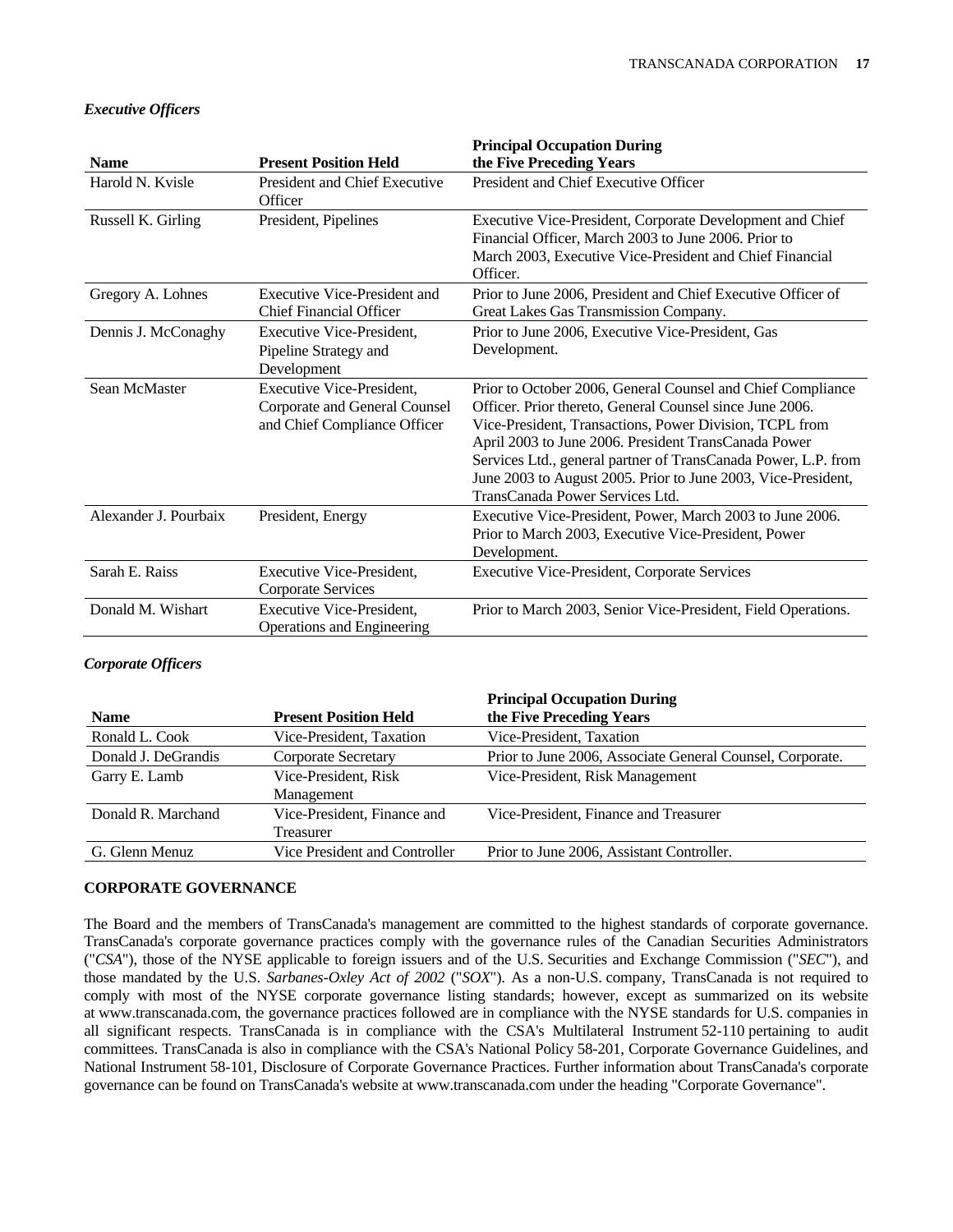#### **Audit Committee**

TransCanada has an Audit Committee which is responsible for assisting the Board in overseeing the integrity of TransCanada's financial statements and compliance with legal and regulatory requirements and in ensuring the independence and performance of TransCanada's internal and external auditors. The members of the Audit Committee at Year End were Kevin E. Benson (Chair), Derek H. Burney, Paule Gauthier, Paul L. Joskow and John A. MacNaughton.

The Board believes that the composition of the Audit Committee reflects a high level of financial literacy and expertise. Each member of the Audit Committee has been determined by the Board to be "independent" and "financially literate" within the meaning of the definitions under Canadian and U.S. securities laws and the NYSE rules. In addition, the Board has determined that Mr. Benson is an "Audit Committee Financial Expert" as that term is defined under U.S. securities laws. The Board has made these determinations based on the education and breadth and depth of experience of each member of the Audit Committee. The following is a description of the education and experience, apart from their respective roles as directors of TransCanada, of each member of the Audit Committee that is relevant to the performance of his or her responsibilities as a member of the Audit Committee:

Mr. Benson earned a Bachelor of Accounting from the University of Witwatersrand (South Africa) and was a member of the South African Society of Chartered Accountants. Mr. Benson was the President and Chief Executive Officer of Laidlaw International, Inc. until October, 2007. In prior years, he has held several executive positions including one as President and Chief Executive Officer of Canadian Airlines International Ltd. and has served on other public company boards.

Mr. Burney earned a Bachelor of Arts (Honours) and Master of Arts from Queen's University. He is currently a senior strategic advisor at Ogilvy Renault LLP. Mr. Burney previously served as President and Chief Executive Officer of CAE Inc. and as Chairman and Chief Executive Officer of Bell Canada International Inc. Mr. Burney was the lead director at Shell Canada Limited until May 2007 and is the Chairman of CanWest Global Communications Corp. He has served on one other organization's audit committee.

Mme. Gauthier earned a Bachelor of Arts from the Collège Jésus-Marie de Sillery, a Bachelor of Laws from Laval University and a Master of Laws in Business Law (Intellectual Property) from Laval-University. She has served on the boards of several public companies and other organizations and on the audit committees of certain of those boards.

Mr. Joskow earned a Bachelor of Arts with Distinction in Economics from Cornell University, a Masters of Philosophy in Economics from Yale University, and Ph.D. in Economics from Yale University. He is currently the President of the Alfred P. Sloan Foundation and on leave from his position as a Professor of Economics and Management, MIT. He has served on the boards of several public companies and other organizations and on the audit committees of certain of those boards.

Mr. MacNaughton earned a Bachelor of Arts in Economics from the University of Western Ontario. Mr. MacNaughton is currently the Chairman of the Business Development Bank of Canada and of Canadian Trading and Quotation System Inc. In prior years, he has held several executive positions including founding President and Chief Executive Officer of the Canadian Pension Plan Investment Board and President of Nesbitt Burns Inc. He is currently the Chair of an audit committee of one other public company.

The Charter of the Audit Committee can be found in Schedule "B" of this AIF and on TransCanada's website under the Corporate Governance - Board Committees page, at www.transcanada.com.

# *Pre-Approval Policies and Procedures*

TransCanada's Audit Committee has adopted a pre-approval policy with respect to permitted non-audit services. Under the policy, the Audit Committee has granted pre-approval for specified non-audit services. For engagements of \$25,000 or less which are not within the annual pre-approved limit, approval by the Audit Committee is not required, and for engagements between \$25,000 and \$100,000, approval of the Audit Committee Chair is required, and the Audit Committee is to be informed of the engagement at the next scheduled Audit Committee meeting. For all engagements of \$100,000 or more, pre-approval of the Audit Committee is required. In all cases, regardless of the dollar amount involved, where there is a potential for conflict of interest involving the external auditor to arise on an engagement, the Audit Committee Chair must pre-approve the assignment.

To date, TransCanada has not approved any non-audit services on the basis of the de-minimis exemptions. All non-audit services have been pre-approved by the Audit Committee in accordance with the pre-approval policy described above.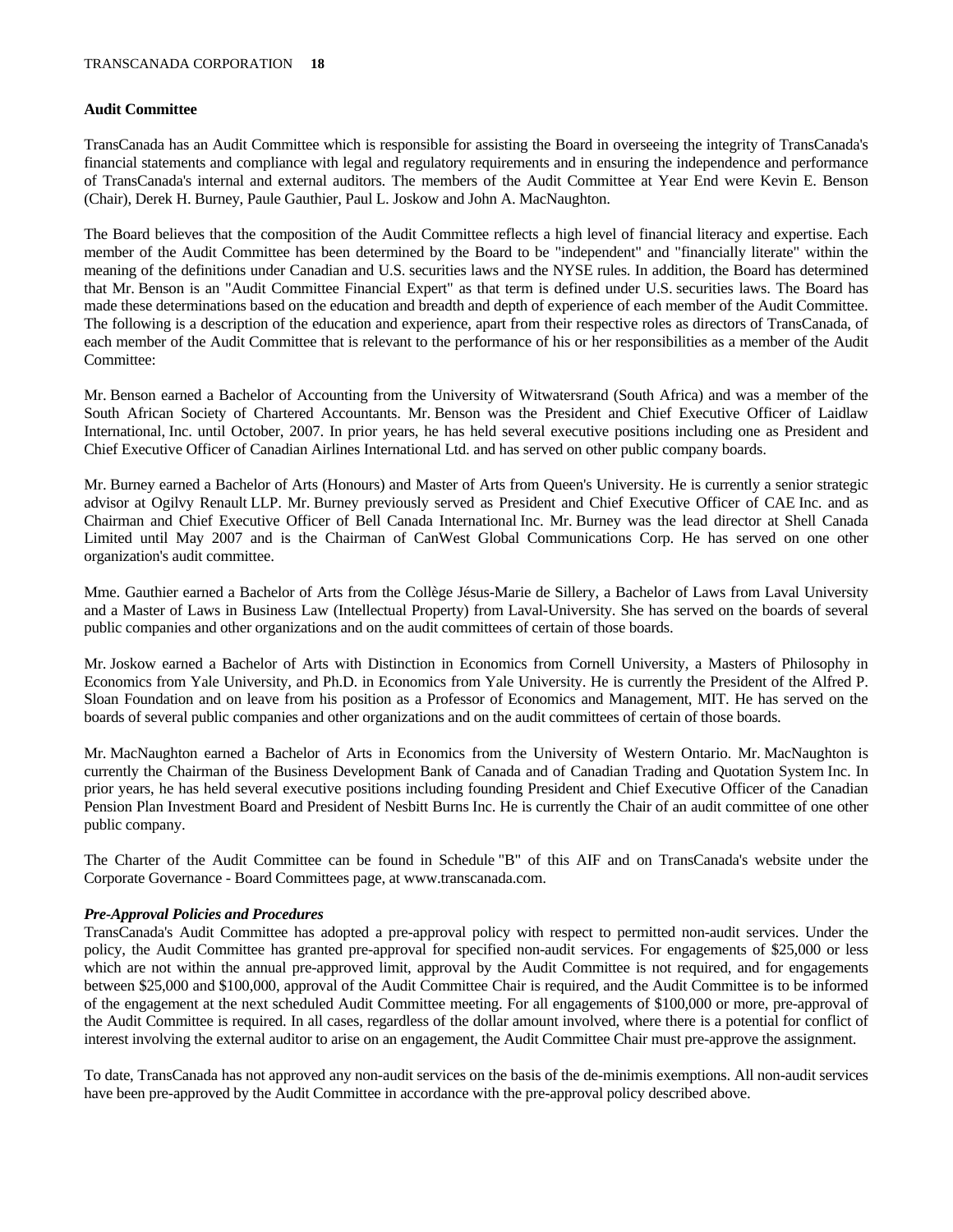#### *External Auditor Service Fees*

The aggregate fees for external auditor services rendered by, KPMG LLP, the External Auditor for the TransCanada group of companies for the 2007 and 2006 fiscal years, are shown in the table below:

| <b>Fee Category</b>       | 2007                  | 2006   | <b>Description of Fee Category</b>                                                                                                                                                                                                                                                                                                                    |
|---------------------------|-----------------------|--------|-------------------------------------------------------------------------------------------------------------------------------------------------------------------------------------------------------------------------------------------------------------------------------------------------------------------------------------------------------|
|                           | (millions of dollars) |        |                                                                                                                                                                                                                                                                                                                                                       |
| Audit Fees <sup>(1)</sup> | \$6.27                | \$6.52 | Aggregate fees for audit services rendered for the audit of the annual consolidated<br>financial statements or services provided in connection with statutory and<br>regulatory filings or engagements, the review of interim consolidated financial<br>statements and information contained in various prospectuses and other offering<br>documents. |
| <b>Audit Related Fees</b> | 0.07                  | 0.07   | Aggregate fees for assurance and related services that are reasonably related to<br>performance of the audit or review of the consolidated financial statements and are<br>not reported as Audit Fees. The nature of services comprising these fees related to<br>the audit of the financial statements of certain pension plans.                     |
| <b>Tax Fees</b>           | 0.06                  | 0.22   | Aggregate fees rendered for primarily tax compliance and tax advice. The nature<br>of these services consisted of: tax compliance including the review of income tax<br>returns; and tax items and tax services related to domestic and international<br>taxation including income tax, capital tax and Goods and Services Tax.                       |
| All Other Fees            | 0.00                  | 0.07   | Aggregate fees for products and services other than those reported elsewhere in<br>this table. The nature of these services consisted of advice related to compliance<br>with SOX.                                                                                                                                                                    |
| Total                     | \$6.40                | \$6.88 |                                                                                                                                                                                                                                                                                                                                                       |

The disclosure of audit fees paid has been revised to be based on aggregate fees billed during the fiscal year as opposed to aggregate fees for professional services rendered during the fiscal year. For comparison purposes, both the 2007 and the 2006 amounts have been disclosed based on the aggregate fees billed during the year.

#### **Other Board Committees**

In addition to the Audit Committee, TransCanada has three other Board committees: the Governance Committee, the Health, Safety and Environment Committee and the Human Resources Committee. Mr. Jackson, the Chair of the Board, is a non-voting member of the Human Resources Committee and the Governance Committee. The voting members of each of these committees, as of Year End, are identified below:

| <b>Governance Committee</b> |                      | <b>Health, Safety &amp; Environment Committee</b> | <b>Human Resources Committee</b> |                      |
|-----------------------------|----------------------|---------------------------------------------------|----------------------------------|----------------------|
| Chair:                      | W.K. Dobson          | Chair: E.L. Draper                                | Chair:                           | K.L. Hawkins         |
|                             | Members: D.H. Burney | Members: P. Gauthier                              |                                  | Members: W.K. Dobson |
|                             | P.L. Joskow          | K.L. Hawkins                                      |                                  | E.L. Draper          |
|                             | J.A. MacNaughton     | W.T. Stephens                                     |                                  | D.P. O'Brien         |
|                             | D.P. O'Brien         | D.M.G. Stewart                                    |                                  | W.T. Stephens        |

The charters of the Governance Committee, the Health, Safety & Environment Committee and the Human Resources Committee can be found on TransCanada's website under the Corporate Governance - Board Committees page located at www.transcanada.com.

Further information about the Board committees and corporate governance can also be found on TransCanada's website.

# **Conflicts of Interest**

Directors and officers of TransCanada and its subsidiaries are required to disclose the existence of existing or potential conflicts in accordance with TransCanada policies governing directors and officers and in accordance with the *Canada Business Corporations Act*. Although some of the directors sit on boards or may be otherwise associated with companies that ship natural gas on TransCanada's pipeline systems, TransCanada, as a common carrier in Canada, cannot, under its tariff, deny transportation service to a credit-worthy shipper. Further, due to the specialized nature of the industry, TransCanada believes that it is important for its Board to be composed of qualified and knowledgeable directors, so some of them must come from oil and gas producers and shippers; the Governance Committee closely monitors relationships among directors to ensure that business associations do not affect the Board's performance. In a circumstance where a director declares an interest in any material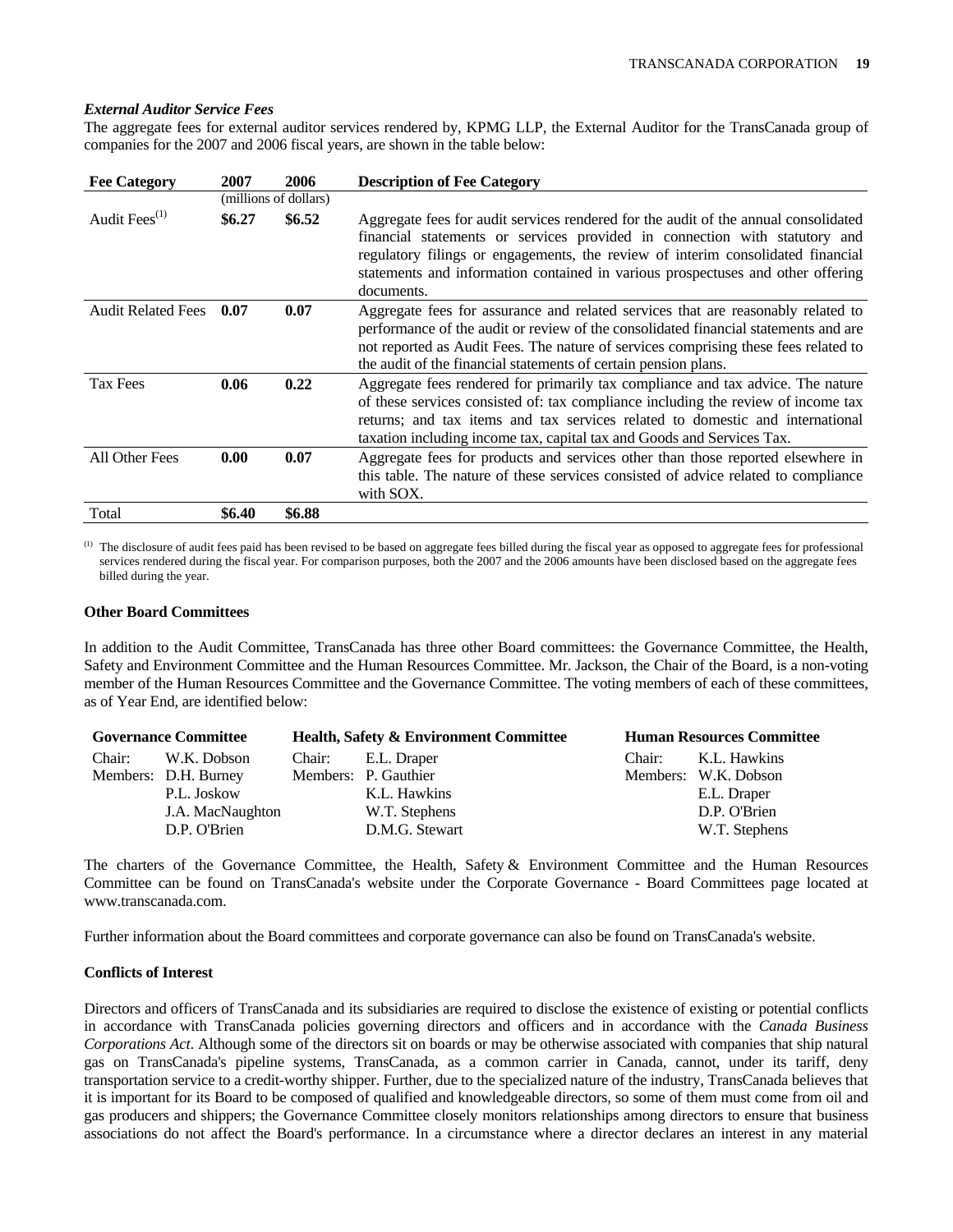contract or material transaction being considered at a meeting, the director generally absents himself or herself from the meeting during the consideration of the matter, and does not vote on the matter.

# **ADDITIONAL INFORMATION**

- 1. Additional information in relation to TransCanada may be found under TransCanada's profile on SEDAR at www.sedar.com.
- 2. Additional information including directors' and officers' remuneration and indebtedness, principal holders of TransCanada's securities and securities authorized for issuance under equity compensation plans (all where applicable), is contained in TransCanada's Proxy Circular for its most recent annual meeting of shareholders that involved the election of directors and can be obtained upon request from the Corporate Secretary of TransCanada.
- 3. Additional financial information is provided in TransCanada's audited consolidated financial statements and MD&A for its most recently completed financial year.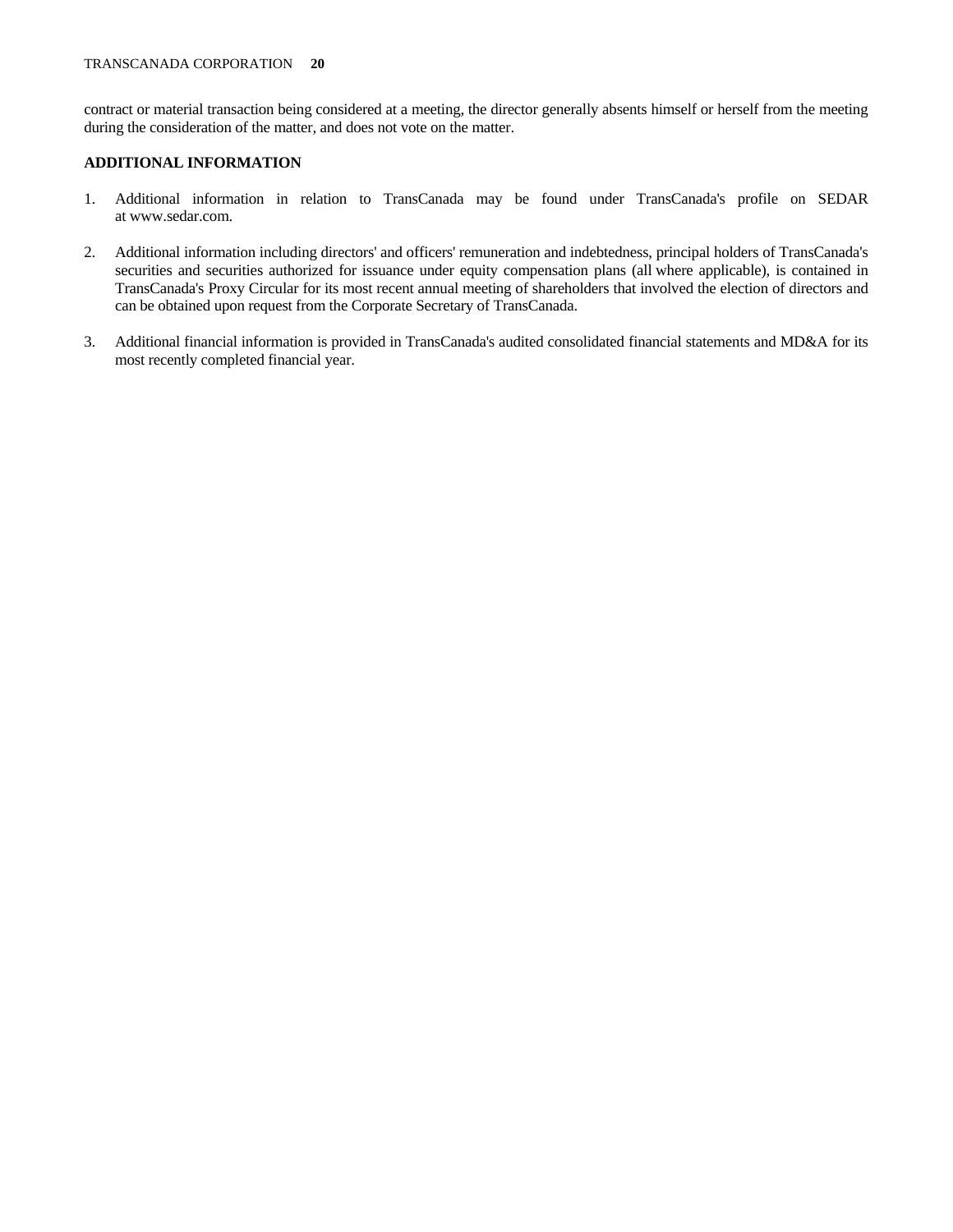# **GLOSSARY**

| AIF                                       | Annual Information Form of TransCanada Corporation<br>dated February 25, 2008                                                                                                                                                | <b>GUA</b>                    | Gas Utilities Act (Alberta)                                                                          |
|-------------------------------------------|------------------------------------------------------------------------------------------------------------------------------------------------------------------------------------------------------------------------------|-------------------------------|------------------------------------------------------------------------------------------------------|
| Alberta System                            | A natural gas transmission system throughout the<br>province of Alberta                                                                                                                                                      | HS&E                          | Health, Safety and Environment                                                                       |
| ANR                                       | American Natural Resources Company and ANR Storage<br>Company                                                                                                                                                                | Iroquois System               | A natural gas pipeline system in New York<br>and Connecticut                                         |
| <b>ANR Purchase and Sale</b><br>Agreement | An agreement between TransCanada and El Paso<br>Corporation, dated December 22, 2006, whereby<br>TransCanada agreed to acquire ANR from El Paso<br>Corporation                                                               | <b>LNG</b>                    | Liquefied Natural Gas                                                                                |
| <b>ANR System</b>                         | A natural gas transmission system which extends<br>approximately 17,000 km from producing fields in<br>Louisiana, Oklahoma, Texas and the Gulf of Mexico to<br>markets in Wisconsin, Michigan, Illinois, Ohio and<br>Indiana | MD&A                          | TransCanada's Management's Discussion and<br>Analysis dated February 25, 2008                        |
| AUC                                       | Alberta Utilities Commission                                                                                                                                                                                                 | mmcf/d                        | Million cubic feet per day                                                                           |
| <b>B</b> cf                               | Billion cubic feet                                                                                                                                                                                                           | МW                            | Megawatts                                                                                            |
| Bécancour                                 | A power plant near Trois-Rivières, Québec                                                                                                                                                                                    | <b>NBPL</b>                   | Northern Border Pipeline Company                                                                     |
| Board                                     | TransCanada's Board of Directors                                                                                                                                                                                             | <b>NBPL System</b>            | A natural gas transmission system located in<br>the upper midwestern portion of the U.S.             |
| <b>Broadwater</b>                         | A proposed offshore LNG facility in Long Island Sound,<br>New York                                                                                                                                                           | <b>NEB</b>                    | National Energy Board                                                                                |
| Bruce A                                   | Bruce Power A L.P.                                                                                                                                                                                                           | North Baja                    | A natural gas pipeline in southern California                                                        |
| Bruce B                                   | Bruce Power L.P.                                                                                                                                                                                                             | <b>NYSE</b>                   | New York Stock Exchange                                                                              |
| Cacouna                                   | The Cacouna Energy LNG facility in Cacouna, Québec                                                                                                                                                                           | Portland                      | A natural gas pipeline that runs through Maine<br>and New Hampshire into Massachusetts               |
| Canadian Mainline                         | A natural gas pipeline system running from the Alberta<br>border east to delivery points in eastern Canada and along<br>the U.S. border                                                                                      | <b>PPA</b>                    | Power Purchase Arrangement                                                                           |
| <b>CAPLA</b>                              | Canadian Alliance of Pipeline Landowner's Association                                                                                                                                                                        | Proxy Circular                | TransCanada's Management Proxy Circular<br>dated February 25, 2008                                   |
| Cartier Wind Energy<br>Project            | Six wind energy projects contracted by Hydro-Québec<br>Distribution representing a total of 740 MW in the Gaspé<br>region of Québec                                                                                          | <b>Sheerness</b>              | A power plant consisting of two 390 MW<br>coal-fired thermal powered generating units                |
| <b>CSA</b>                                | <b>Canadian Securities Administrators</b>                                                                                                                                                                                    | Shell                         | Shell US Gas & Power LLC                                                                             |
| <b>EUB</b>                                | Alberta Energy and Utilities Board                                                                                                                                                                                           | SOX                           | U.S. Sarbanes-Oxley Act of 2002                                                                      |
| <b>External Auditors</b>                  | <b>KPMG LLP</b>                                                                                                                                                                                                              | Sundance                      | Two coal fired electrical generating facilities<br>which produce 560 MW and 706 MW,<br>respectively. |
| <b>FEIS</b>                               | Final Environment Impact Statement                                                                                                                                                                                           | TCPL                          | TransCanada PipeLines Limited                                                                        |
| <b>FERC</b>                               | Federal Energy Regulatory Commission (USA)                                                                                                                                                                                   | <b>TQM</b>                    | Trans Québec & Maritimes Pipeline Inc.                                                               |
| Framework                                 | The Regulatory Framework for Air Emissions                                                                                                                                                                                   | TransCanada or<br>the Company | TransCanada Corporation                                                                              |
| Foothills System                          | A natural gas pipeline system in southeastern B.C.,<br>southern Alberta and southwestern Saskatchewan                                                                                                                        | TSX                           | <b>Toronto Stock Exchange</b>                                                                        |
| <b>GTNC</b>                               | <b>Gas Transmission Northwest Corporation</b>                                                                                                                                                                                | Tuscarora                     | Tuscarora Gas Transmission Company                                                                   |
| <b>GTN</b> System                         | A natural gas transmission system running from<br>northwestern Idaho, through Washington and Oregon to<br>the California border                                                                                              | Tuscarora System              | A natural gas pipeline that runs from Oregon<br>through northeast California to Reno, Nevada         |
| <b>Great Lakes</b>                        | Great Lakes Gas Transmission Limited Partnership                                                                                                                                                                             | U.S.                          | <b>United States</b>                                                                                 |
| Great Lakes System                        | A natural gas pipeline system in the north central U.S.,<br>roughly parallel to the Canada-U.S. Border                                                                                                                       | Year End                      | December 31, 2007                                                                                    |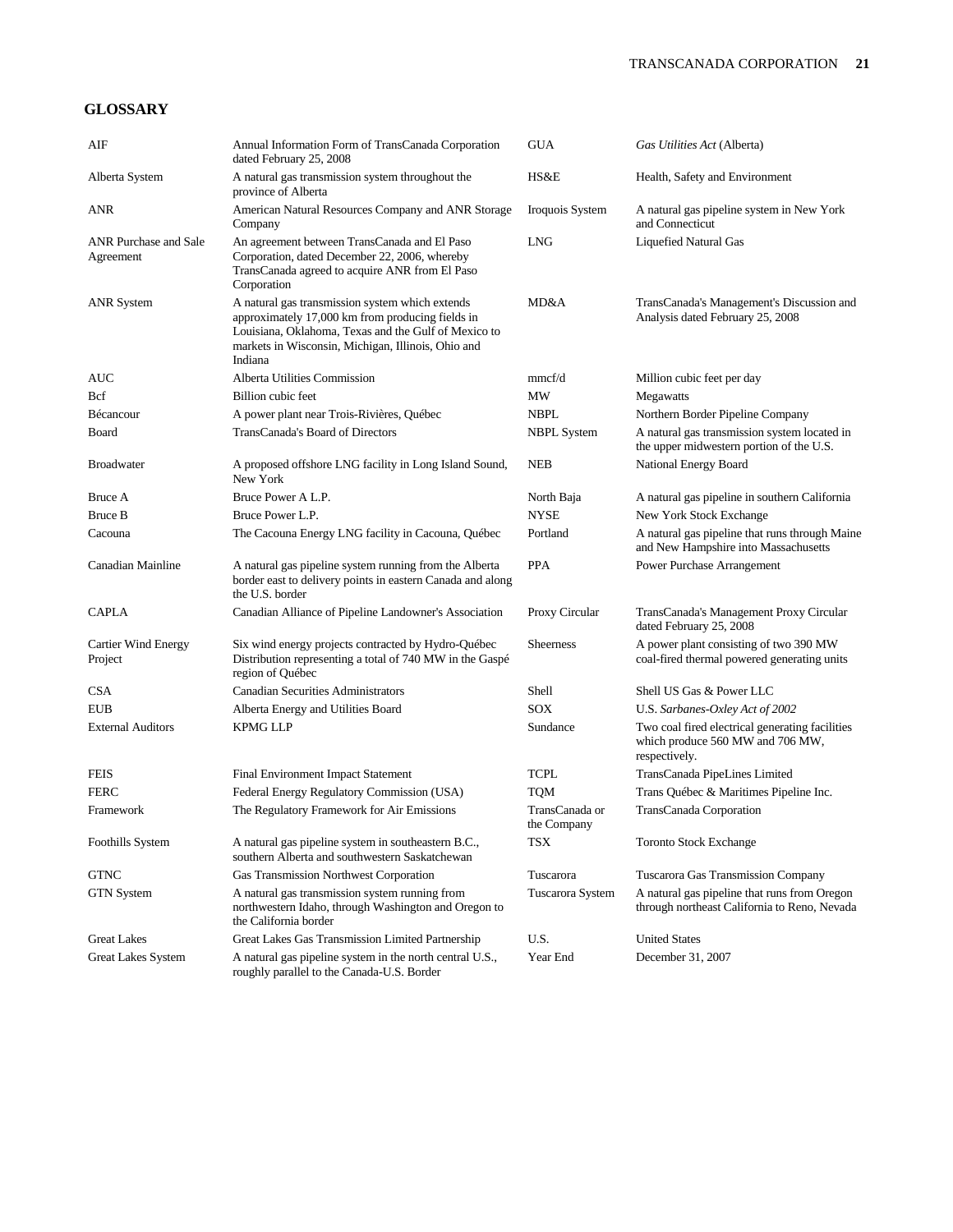# **SCHEDULE "A"**

# **METRIC CONVERSION TABLE**

The conversion factors set out below are approximate factors. To convert from Metric to Imperial multiply by the factor indicated. To convert from Imperial to Metric divide by the factor indicated.

| <b>Metric</b>   | <b>Imperial</b>               | <b>Factor</b>                              |
|-----------------|-------------------------------|--------------------------------------------|
| Kilometres (km) | Miles                         | 0.62                                       |
| Millimetres     | Inches                        | 0.04                                       |
| Gigajoules      | Million British thermal units | 0.95                                       |
| Cubic metres*   | Cubic feet                    | 35.3                                       |
| Kilopascals     | Pounds per square inch        | 0.15                                       |
| Degrees Celsius | Degrees Fahrenheit            | to convert to Fahrenheit multiply by 1.8,  |
|                 |                               | then add 32 degrees; to convert to Celsius |
|                 |                               | subtract 32 degrees, then divide by 1.8    |

\* The conversion is based on natural gas at a base pressure of 101.325 kilopascals and at a base temperature of 15 degrees Celsius.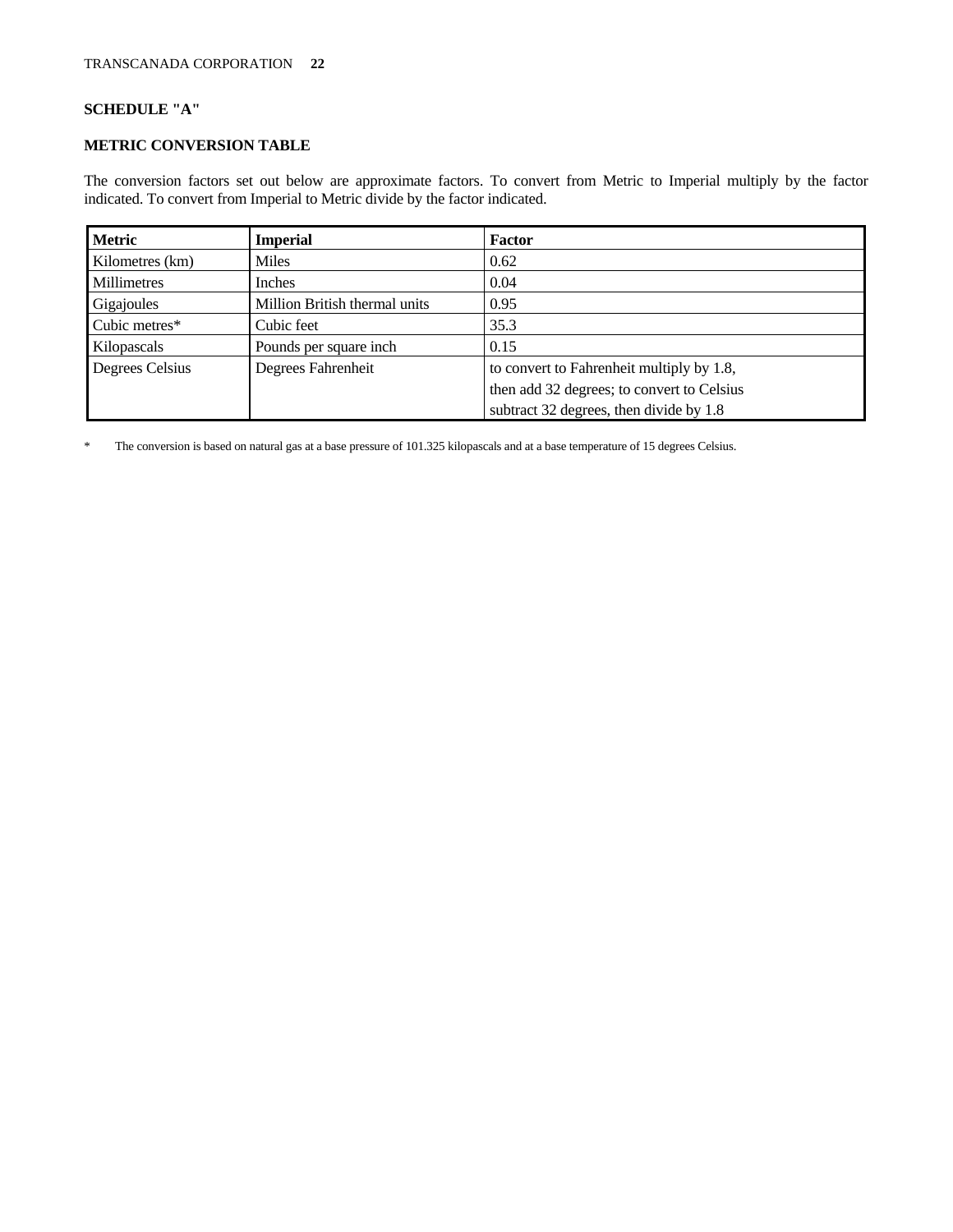# **SCHEDULE "B"**

### **CHARTER OF THE AUDIT COMMITTEE**

# **1. Purpose**

 The Audit Committee shall assist the Board of Directors (the "Board") in overseeing and monitoring, among other things, the:

- Company's financial accounting and reporting process;
- integrity of the financial statements;
- Company's internal control over financial reporting;
- external financial audit process;
- compliance by the Company with legal and regulatory requirements; and
- independence and performance of the Company's internal and external auditors.

 To fulfill its purpose, the Audit Committee has been delegated certain authorities by the Board of Directors that it may exercise on behalf of the Board.

#### **2. Roles and Responsibilities**

# *I. Appointment of the Company's External Auditors*

 Subject to confirmation by the external auditors of their compliance with Canadian and U.S. regulatory registration requirements, the Audit Committee shall recommend to the Board the appointment of the external auditors, such appointment to be confirmed by the Company's shareholders at each annual meeting. The Audit Committee shall also recommend to the Board the compensation to be paid to the external auditors for audit services and shall pre-approve the retention of the external auditors for any permitted non-audit service and the fees for such service. The Audit Committee shall also be directly responsible for the oversight of the work of the external auditor (including resolution of disagreements between management and the external auditor regarding financial reporting) for the purpose of preparing or issuing an audit report or related work. The external auditor shall report directly to the Audit Committee.

 The Audit Committee shall also receive periodic reports from the external auditors regarding the auditors' independence, discuss such reports with the auditors, consider whether the provision of non-audit services is compatible with maintaining the auditors' independence and the Audit Committee shall take appropriate action to satisfy itself of the independence of the external auditors.

#### *II. Oversight in Respect of Financial Disclosure*

The Audit Committee, to the extent it deems it necessary or appropriate, shall:

- (a) review, discuss with management and the external auditors and recommend to the Board for approval, the Company's audited annual financial statements, annual information form including management discussion and analysis, all financial statements in prospectuses and other offering memoranda, financial statements required by regulatory authorities, all prospectuses and all documents which may be incorporated by reference into a prospectus, including without limitation, the annual proxy circular, but excluding any pricing supplements issued under a medium term note prospectus supplement of the Company;
- (b) review, discuss with management and the external auditors and recommend to the Board for approval the release to the public of the Company's interim reports, including the financial statements, management discussion and analysis and press releases on quarterly financial results;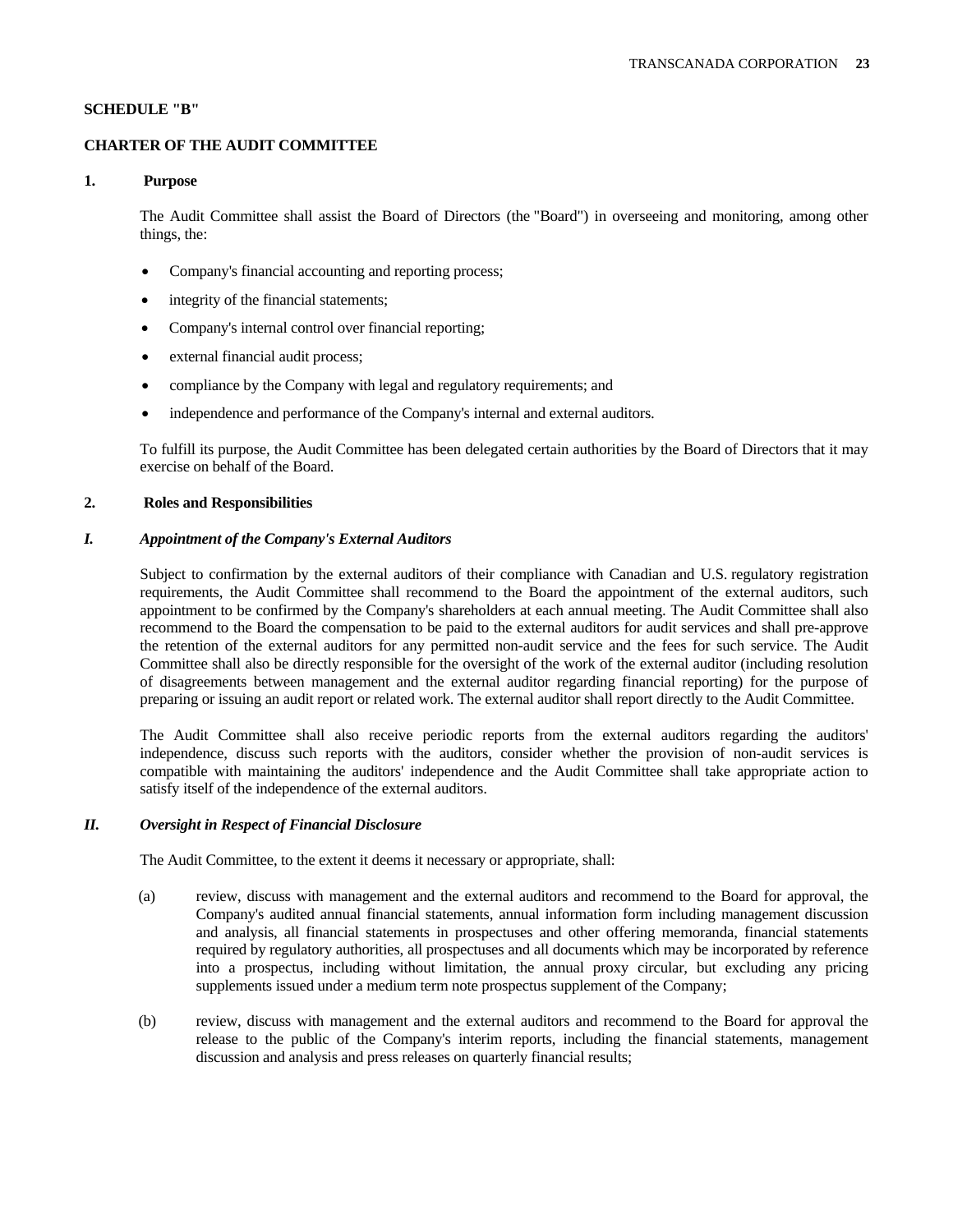- (c) review and discuss with management and external auditors the use of "pro forma" or "adjusted" non-GAAP information and the applicable reconciliation;
- (d) review and discuss with management and external auditors financial information and earnings guidance provided to analysts and rating agencies; provided, however, that such discussion may be done generally (consisting of discussing the types of information to be disclosed and the types of presentations to be made). The Audit Committee need not discuss in advance each instance in which the Company may provide earnings guidance or presentations to rating agencies;
- (e) review with management and the external auditors major issues regarding accounting and auditing principles and practices, including any significant changes in the Company's selection or application of accounting principles, as well as major issues as to the adequacy of the Company's internal controls and any special audit steps adopted in light of material control deficiencies that could significantly affect the Company's financial statements;
- (f) review and discuss quarterly reports from the external auditors on:
	- (i) all critical accounting policies and practices to be used;
	- (ii) all alternative treatments of financial information within generally accepted accounting principles that have been discussed with management, ramifications of the use of such alternative disclosures and treatments, and the treatment preferred by the external auditor;
	- (iii) other material written communications between the external auditor and management, such as any management letter or schedule of unadjusted differences;
- (g) review with management and the external auditors the effect of regulatory and accounting initiatives as well as off-balance sheet structures on the Company's financial statements;
- (h) review with management, the external auditors and, if necessary, legal counsel, any litigation, claim or contingency, including tax assessments, that could have a material effect upon the financial position of the Company, and the manner in which these matters have been disclosed in the financial statements;
- (i) review disclosures made to the Audit Committee by the Company's CEO and CFO during their certification process for the periodic reports filed with securities regulators about any significant deficiencies in the design or operation of internal controls or material weaknesses therein and any fraud involving management or other employees who have a significant role in the Company's internal controls;
- (j) discuss with management the Company's material financial risk exposures and the steps management has taken to monitor and control such exposures, including the Company's risk assessment and risk management policies.

# *III. Oversight in Respect of Legal and Regulatory Matters*

 (a) review with the Company's General Counsel legal matters that may have a material impact on the financial statements, the Company's compliance policies and any material reports or inquiries received from regulators or governmental agencies.

# *IV. Oversight in Respect of Internal Audit*

- (a) review the audit plans of the internal auditors of the Company including the degree of coordination between such plan and that of the external auditors and the extent to which the planned audit scope can be relied upon to detect weaknesses in internal control, fraud or other illegal acts;
- (b) review the significant findings prepared by the internal auditing department and recommendations issued by the Company or by any external party relating to internal audit issues, together with management's response thereto;
- (c) review compliance with the Company's policies and avoidance of conflicts of interest;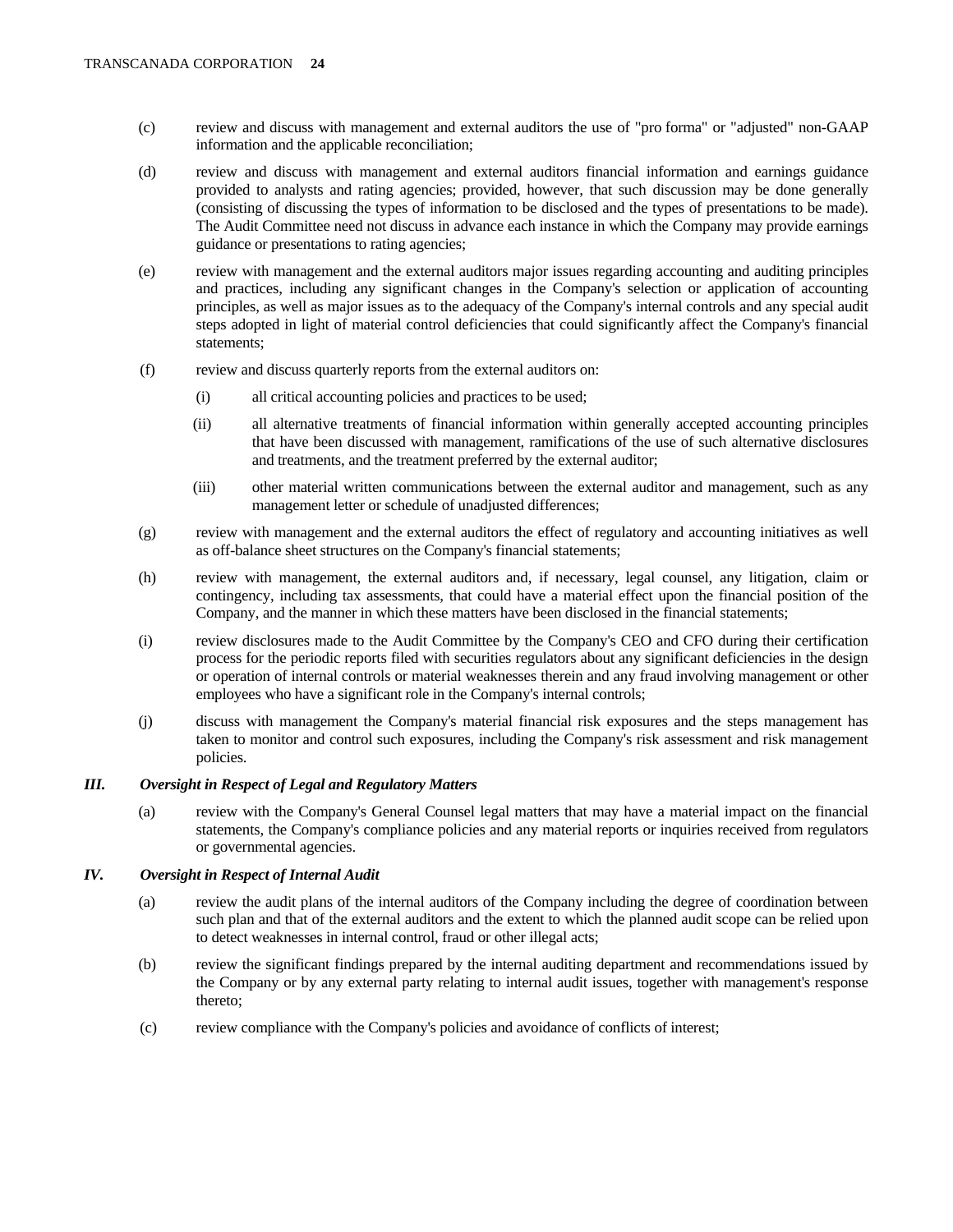- (d) review the adequacy of the resources of the internal auditor to ensure the objectivity and independence of the internal audit function, including reports from the internal audit department on its audit process with associates and affiliates;
- (e) ensure the internal auditor has access to the Chair of the Audit Committee and of the Board and to the Chief Executive Officer and meet separately with the internal auditor to review with him any problems or difficulties he may have encountered and specifically:
	- (i) any difficulties which were encountered in the course of the audit work, including restrictions on the scope of activities or access to required information, and any disagreements with management;
	- (ii) any changes required in the planned scope of the internal audit; and
	- (iii) the internal audit department responsibilities, budget and staffing;

and to report to the Board on such meetings;

(f) bi-annually review officers' expenses and aircraft usage reports.

#### *V. Insight in Respect of the External Auditors*

- (a) review the annual post-audit or management letter from the external auditors and management's response and follow-up in respect of any identified weakness, inquire regularly of management and the external auditors of any significant issues between them and how they have been resolved, and intervene in the resolution if required;
- (b) review the quarterly unaudited financial statements with the external auditors and receive and review the review engagement reports of external auditors on unaudited financial statements of the Company;
- (c) receive and review annually the external auditors' formal written statement of independence delineating all relationships between itself and the Company;
- (d) meet separately with the external auditors to review with them any problems or difficulties the external auditors may have encountered and specifically:
	- (i) any difficulties which were encountered in the course of the audit work, including any restrictions on the scope of activities or access to required information, and any disagreements with management; and
	- (ii) any changes required in the planned scope of the audit;

and to report to the Board on such meetings;

- (e) review with the external auditors the adequacy and appropriateness of the accounting policies used in preparation of the financial statements;
- (f) meet with the external auditors prior to the audit to review the planning and staffing of the audit;
- (g) receive and review annually the external auditors' written report on their own internal quality control procedures; any material issues raised by the most recent internal quality control review, or peer review, of the external auditors, or by any inquiry or investigation by governmental or professional authorities, within the preceding five years, and any steps taken to deal with such issues;
- (h) review and evaluate the external auditors, including the lead partner of the external auditor team;
- (i) ensure the rotation of the lead (or coordinating) audit partner having primary responsibility for the audit and the audit partner responsible for reviewing the audit as required by law.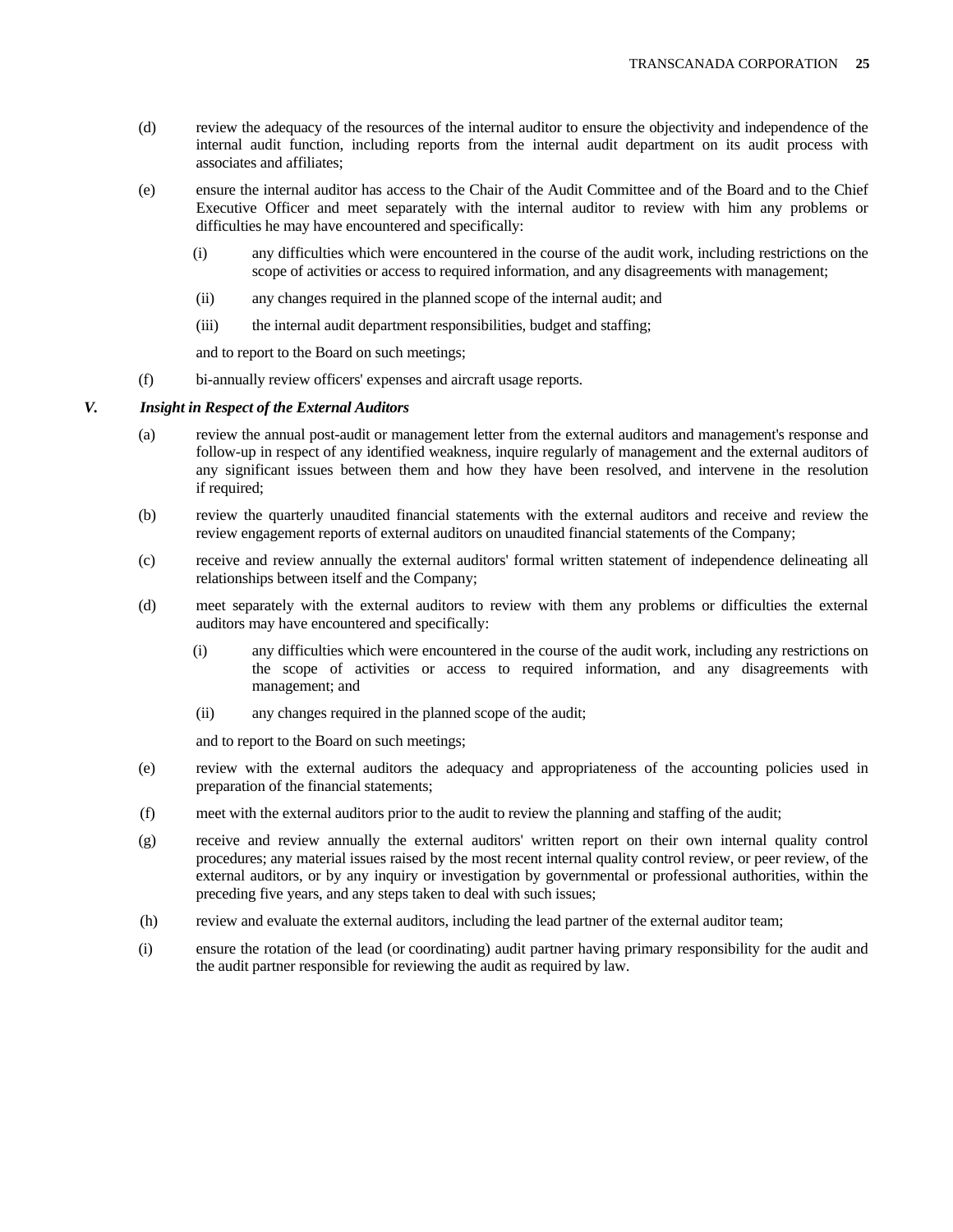# *VI. Oversight in Respect of Audit and Non-Audit Services*

- (a) pre-approve all audit services (which may entail providing comfort letters in connection with securities underwritings) and all permitted non-audit services, other than non-audit services where:
	- (i) the aggregate amount of all such non-audit services provided to the Company constitutes not more than 5% of the total fees paid by the Company and its subsidiaries to the external auditor during the fiscal year in which the non-audit services are provided;
	- (ii) such services were not recognized by the Company at the time of the engagement to be non-audit services; and
	- (iii) such services are promptly brought to the attention of the Audit Committee and approved prior to the completion of the audit by the Audit Committee or by one or more members of the Audit Committee to whom authority to grant such approvals has been delegated by the Audit Committee;
- (b) approval by the Audit Committee of a non-audit service to be performed by the external auditor shall be disclosed as required under securities laws and regulations;
- (c) the Audit Committee may delegate to one or more designated members of the Audit Committee the authority to grant pre-approvals required by this subsection. The decisions of any member to whom authority is delegated to pre-approve an activity shall be presented to the Audit Committee at its first scheduled meeting following such pre-approval;
- (d) if the Audit Committee approves an audit service within the scope of the engagement of the external auditor, such audit service shall be deemed to have been pre-approved for purposes of this subsection.

# *VII.* **Oversight in Respect of Certain Policies**

- (a) review and recommend to the Board for approval policy changes and program initiatives deemed advisable by management or the Audit Committee with respect to the Company's codes of business conduct and ethics;
- (b) obtain reports from management, the Company's senior internal auditing executive and the external auditors and report to the Board on the status and adequacy of the Company's efforts to ensure its businesses are conducted and its facilities are operated in an ethical, legally compliant and socially responsible manner, in accordance with the Company's codes of business conduct and ethics;
- (c) establish a non-traceable, confidential and anonymous system by which callers may ask for advice or report any ethical or financial concern, ensure that procedures for the receipt, retention and treatment of complaints in respect of accounting, internal controls and auditing matters are in place, and receive reports on such matters as necessary;
- (d) annually review and assess the adequacy of the Company's public disclosure policy;
- (e) review and approve the Company's hiring policies for employees or former employees of the external auditors (recognizing the Sarbanes-Oxley Act of 2002 does not permit the CEO, controller, CFO or chief accounting officer to have participated in the Company's audit as an employee of the external auditors' during the preceding one-year period) and monitor the Company's adherence to the policy.

# *VIII. Oversight in Respect of Financial Aspects of the Company's Pension Plans, specifically:*

- (a) provide advice to the Human Resources Committee on any proposed changes in the Company's pension plans in respect of any significant effect such changes may have on pension financial matters;
- (b) review and consider financial and investment reports and the funded status relating to the Company's pension plans and recommend to the Board on pension contributions;
- (c) receive, review and report to the Board on the actuarial valuation and funding requirements for the Company's pension plans;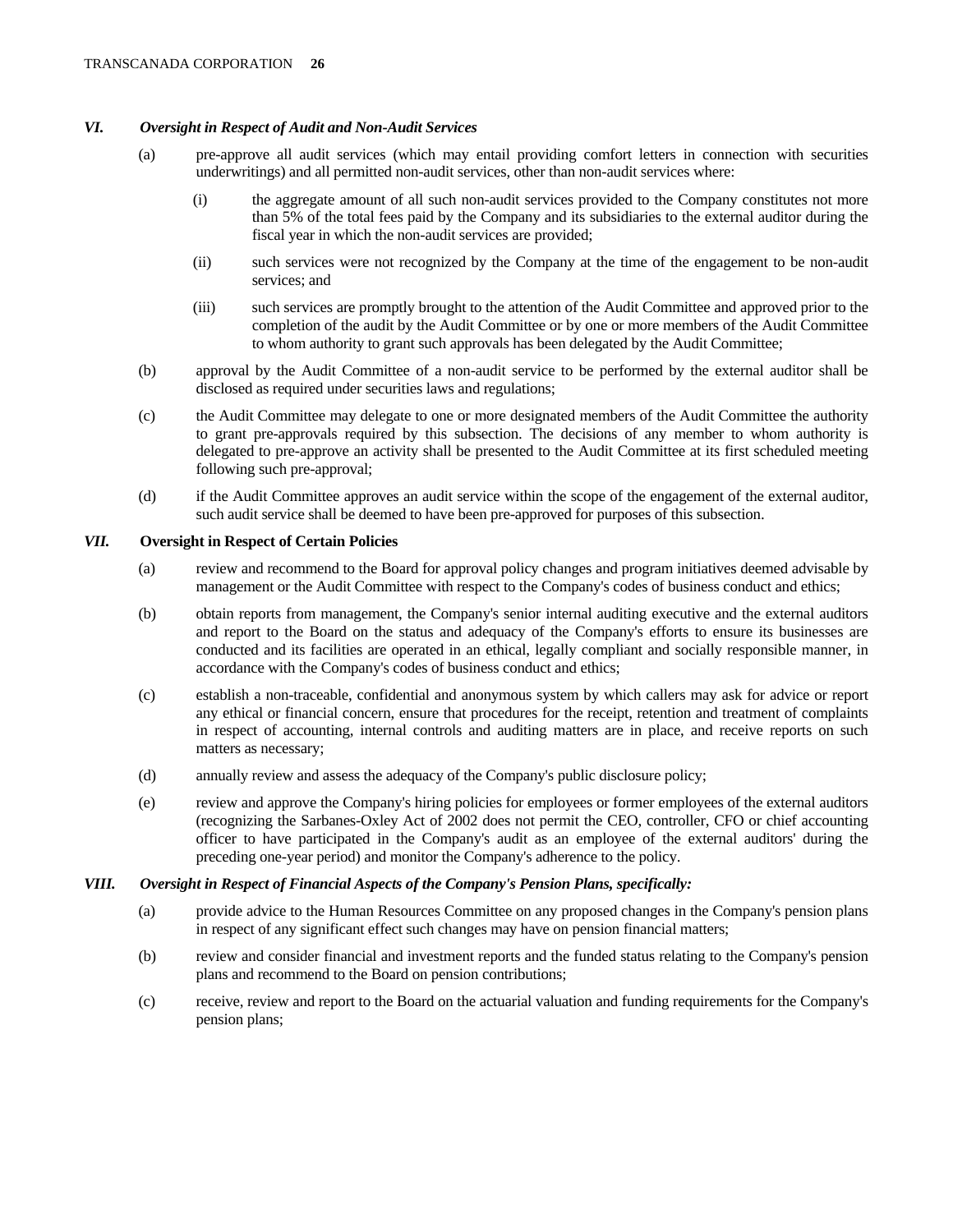- (d) review and approve annually the Statement of Investment Policies and Procedures ("SIP&P");
- (e) approve the appointment or termination of auditors and investment managers.

# *IX. Oversight in Respect of Internal Administration*

- (a) review annually the reports of the Company's representatives on certain audit committees of subsidiaries and affiliates of the Company and any significant issues and auditor recommendations concerning such subsidiaries and affiliates;
- (b) review the succession plans in respect of the Chief Financial Officer, the Vice President, Risk Management and the Director, Internal Audit;
- (c) review and approve guidelines for the Company's hiring of employees or former employees of the external auditors who were engaged on the Company's account.

# *X. Oversight Function*

 While the Audit Committee has the responsibilities and powers set forth in this Charter, it is not the duty of the Audit Committee to plan or conduct audits or to determine that the Company's financial statements and disclosures are complete and accurate or are in accordance with generally accepted accounting principles and applicable rules and regulations. These are the responsibilities of management and the external auditors. The Audit Committee, its Chair and any of its members who have accounting or related financial management experience or expertise, are members of the Board, appointed to the Audit Committee to provide broad oversight of the financial disclosure, financial risk and control related activities of the Company, and are specifically not accountable nor responsible for the day to day operation of such activities. Although designation of a member or members as an "audit committee financial expert" is based on that individual's education and experience, which that individual will bring to bear in carrying out his or her duties on the Audit Committee, designation as an "audit committee financial expert" does not impose on such person any duties, obligations or liability that are greater than the duties, obligations and liability imposed on such person as a member of the Audit Committee and Board in the absence of such designation. Rather, the role of any audit committee financial expert, like the role of all Audit Committee members, is to oversee the process and not to certify or guarantee the internal or external audit of the Company's financial information or public disclosure.

# **3. Composition of Audit Committee**

 The Audit Committee shall consist of three or more Directors, a majority of whom are resident Canadians (as defined in the Canada Business Corporations Act), and all of whom are unrelated and/or independent for the purposes of applicable Canadian and U.S. securities law and applicable rules of any stock exchange on which the Company's shares are listed. Each member of the Audit Committee shall be financially literate and at least one member shall have accounting or related financial management expertise (as those terms are defined from time to time under the requirements or guidelines for audit committee service under securities laws and the applicable rules of any stock exchange on which the Company's securities are listed for trading or, if it is not so defined as that term is interpreted by the Board in its business judgment).

# **4. Appointment of Audit Committee Members**

 The members of the Audit Committee shall be appointed by the Board from time to time, on the recommendation of the Governance Committee and shall hold office until the next annual meeting of shareholders or until their successors are earlier appointed or until they cease to be Directors of the Company.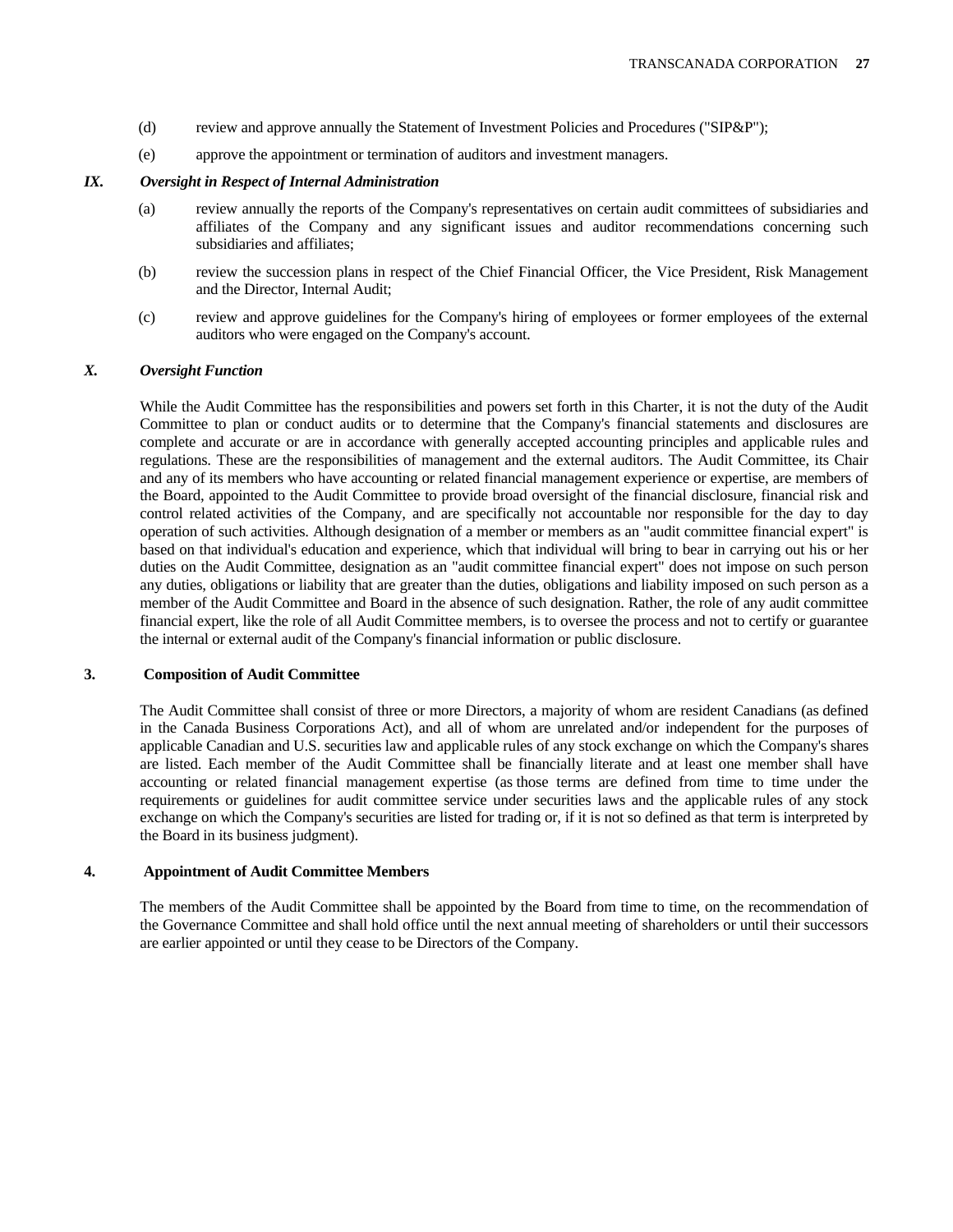# **5. Vacancies**

 Where a vacancy occurs at any time in the membership of the Audit Committee, it may be filled by the Board on the recommendation of the Governance Committee.

# **6. Audit Committee Chair**

The Board shall appoint a Chair of the Audit Committee who shall:

- (a) review and approve the agenda for each meeting of the Audit Committee and as appropriate, consult with members of management;
- (b) preside over meetings of the Audit Committee;
- (c) report to the Board on the activities of the Audit Committee relative to its recommendations, resolutions, actions and concerns; and
- (d) meet as necessary with the internal and external auditors.

# **7. Absence of Audit Committee Chair**

 If the Chair of the Audit Committee is not present at any meeting of the Audit Committee, one of the other members of the Audit Committee present at the meeting shall be chosen by the Audit Committee to preside at the meeting.

# **8. Secretary of Audit Committee**

The Corporate Secretary shall act as Secretary to the Audit Committee.

# **9. Meetings**

 The Chair, or any two members of the Audit Committee, or the internal auditor, or the external auditors, may call a meeting of the Audit Committee. The Audit Committee shall meet at least quarterly. The Audit Committee shall meet periodically with management, the internal auditors and the external auditors in separate executive sessions.

# **10. Quorum**

 A majority of the members of the Audit Committee, present in person or by telephone or other telecommunication device that permit all persons participating in the meeting to speak to each other, shall constitute a quorum.

# **11. Notice of Meetings**

 Notice of the time and place of every meeting shall be given in writing or facsimile communication to each member of the Audit Committee at least 24 hours prior to the time fixed for such meeting; provided, however, that a member may in any manner waive a notice of a meeting. Attendance of a member at a meeting is a waiver of notice of the meeting, except where a member attends a meeting for the express purpose of objecting to the transaction of any business on the grounds that the meeting is not lawfully called.

# **12. Attendance of Company Officers and Employees at Meeting**

 At the invitation of the Chair of the Audit Committee, one or more officers or employees of the Company may attend any meeting of the Audit Committee.